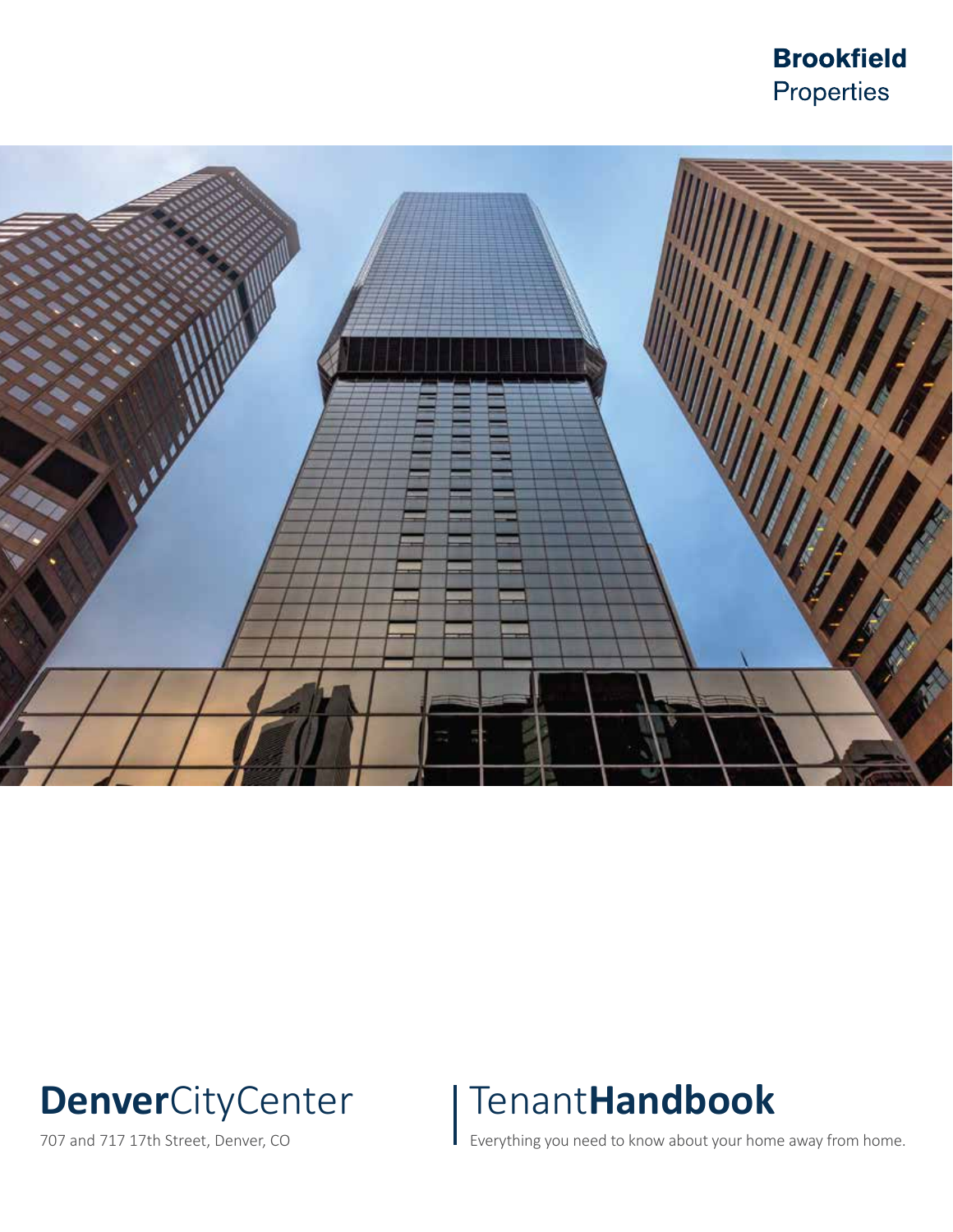# **TABLE OF CONTENTS**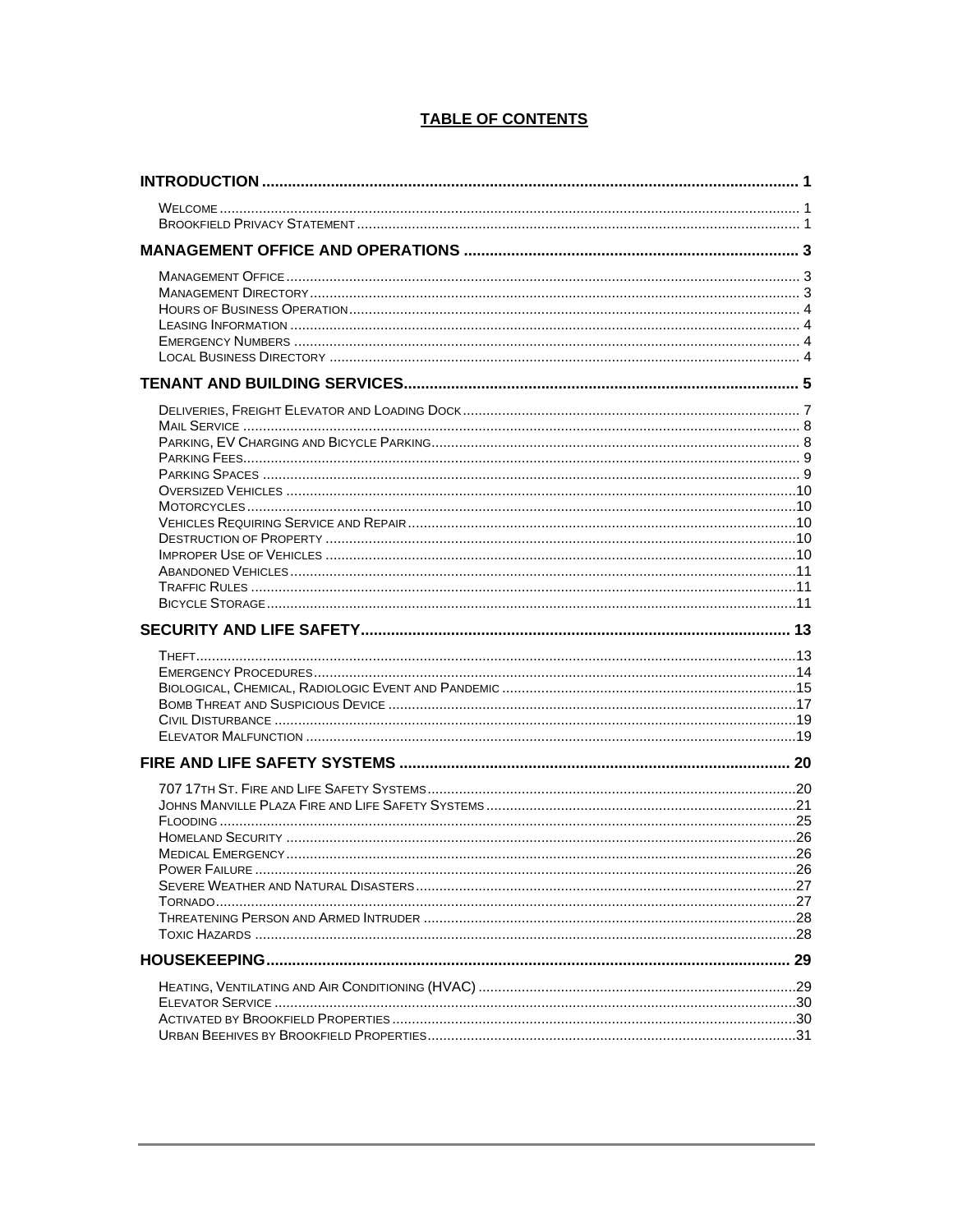# <span id="page-2-0"></span>**Introduction**

# <span id="page-2-1"></span>**Welcome**

Brookfield Office Properties (Brookfield) is pleased to provide this Tenant Information Guide (the "Guide") for the exclusive use for the tenants of Denver City Center. It will assist you in becoming familiar with the features, facilities, operating procedures and the staff who provide services to the Complex.

We at Brookfield consider our tenants to be our partners; we strive to make a meaningful contribution to their success. As a corporation and as individuals, we are relentless in our commitment to *outstanding* service.

The information contained in this Guide is general in nature and may differ from your lease. In all cases, the lease takes precedence over the Guide.

Please keep the Guide in a convenient location, perhaps at your reception area. The information contained in this Guide will be updated periodically to ensure that it remains accurate.

The most current copy of the Guide will always be located on our website at <https://axiistenantapp.com/properties/denver-city-center/> under the "Tenant Handbook" section of the "myProperty" tab.

Our Property Management Team will be pleased to answer and clarify any questions you may have concerning the information contained in the Guide or about the Complex.

# <span id="page-2-2"></span>**Brookfield Privacy Statement**

We value you as a customer and we take your personal information privacy seriously. For this reason, we would like to inform you of our policies for collecting, securing and sharing personal information.

# **Our Privacy Principles**

We do not sell customer information.

We do not provide personal information about an individual to individuals or organizations outside of Brookfield unless we have your consent for doing so.

We require any person or organization providing products or services to our customers to protect the confidentiality of Brookfield's customer information.

We afford prospective and former customers the same protections as existing customers with respect to the use of personal information.

# **Information We May Collect**

We collect and use information that is necessary to administer our business, to advise you about our services, and to provide you with outstanding customer service.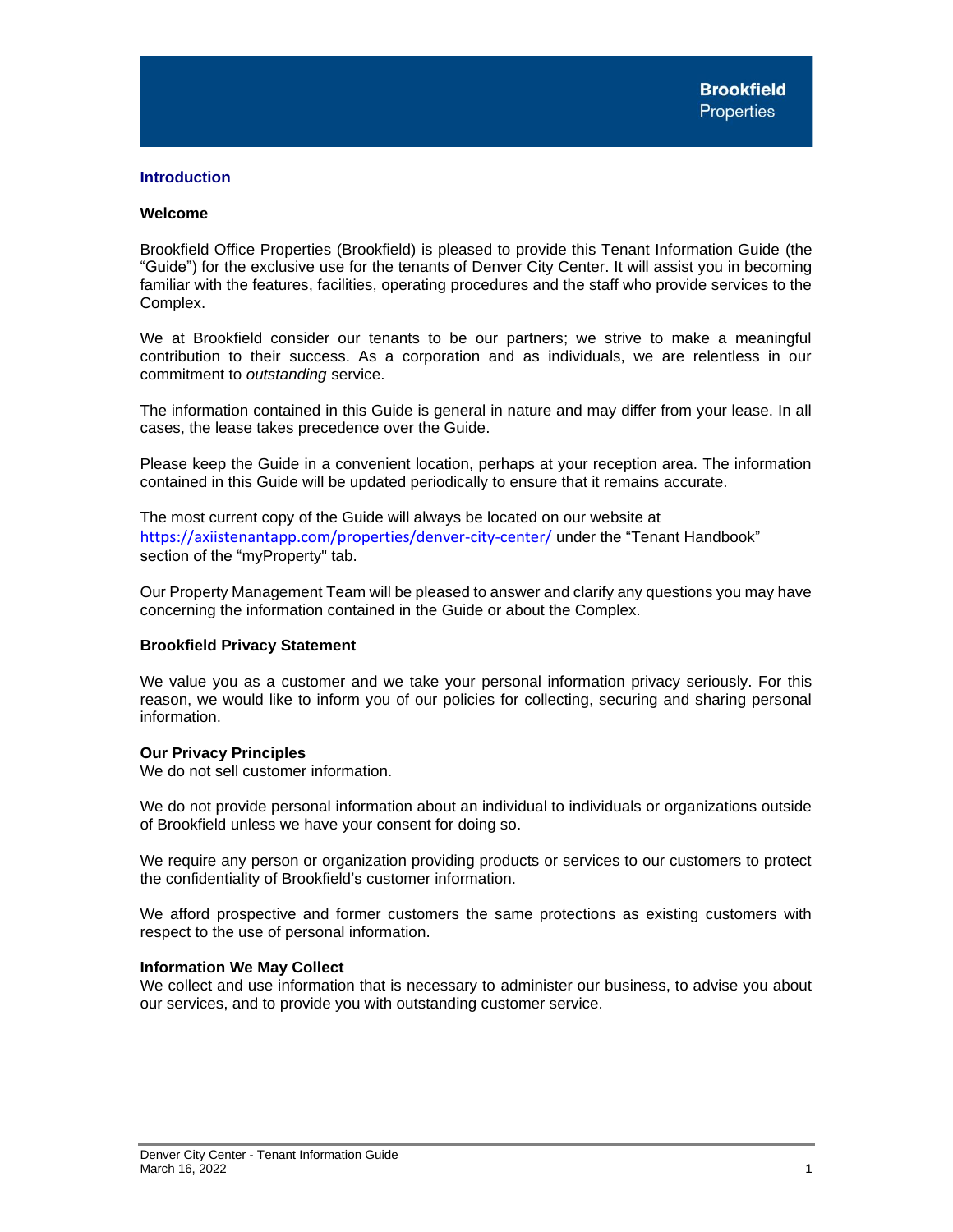# **Brookfield Privacy Statement (Continued)**

# **Information Disclosure**

We share information about our transactions with you within Brookfield to better serve you and meet your current needs. We may also disclose customer information about you to persons or organizations as permitted or required by law.

# **Your Awareness and Permission**

Being a customer of Brookfield, you provide us with your consent to the collection, use, and disclosure of certain personal information.

# **Brookfield Protects Customer Information**

We maintain physical, electronic, and organizational safeguards to protect customer information. We continually review our policies and practices; monitor our computer networks to ensure the safety of customer information.

# **For More Information**

If you have any questions, please send your questions to Brookfield's Privacy Officer via email to [privacyofficer@brookfield.com.](mailto:privacyofficer@brookfield.com)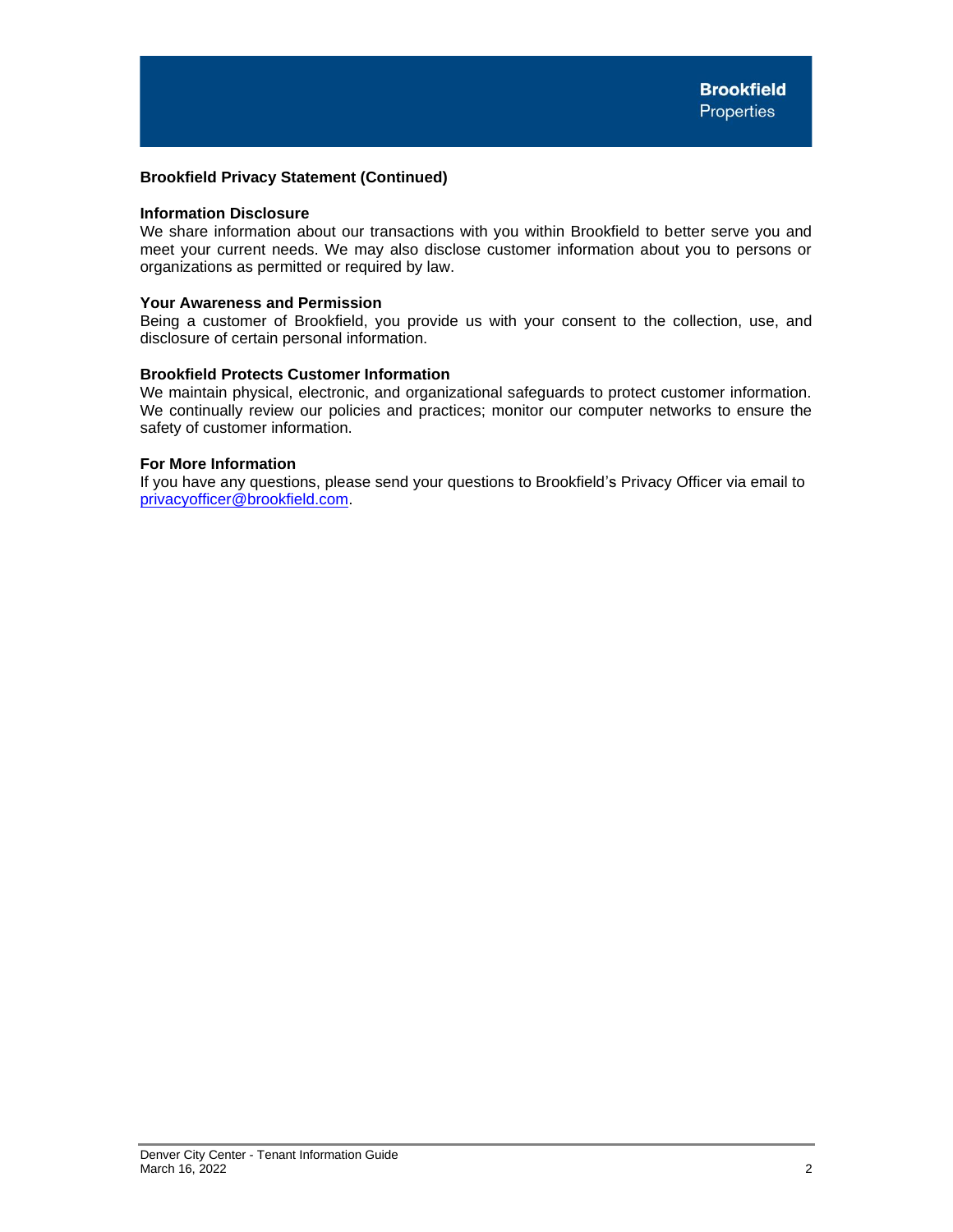# <span id="page-4-0"></span>**Management Office and Operations**

# <span id="page-4-1"></span>**Management Office**

As the managers of Denver City Center, we want you to know that every member of our team is here to serve you.

Should you have any questions or comments, please feel free to contact the Property Management Office and we will be happy to assist you, where at all possible.

The Property Management office and telephone/ fax numbers are:

**Denver City Center 707 17th Street Suite 2150 Denver, Colorado 80202**

Phone: (303)-295-6200 **Monday to Friday............................................... 8:00 a.m. to 5:00 p.m.**

# <span id="page-4-2"></span>**Management Directory**

General Manager Ashton Steele<br>Phone: (303) 867 6280 Email: [Ashton.Steele@brookfieldproperties.com](mailto:Ashton.Steele@brookfieldproperties.com)

Property Manager Kylee Mahala Phone: (303) 867 6286 Email: [Kylee.Mahala@brookfieldproperties.com](mailto:Kylee.Mahala@brookfieldproperties.com)

Assistant Property Manager Angelina Rodriguez Phone: (303) 867 6285 Email: [Angelina.Rodriguez@brookfieldproperties.com](mailto:Angelina.Rodriguez@brookfieldproperties.com)

Administrative Assistant

Nancy Bucio Phone: (303) 295-6200 Email: [Nancy.Bucio@brookfieldproperties.com](mailto:Nancy.Bucio@brookfieldproperties.com)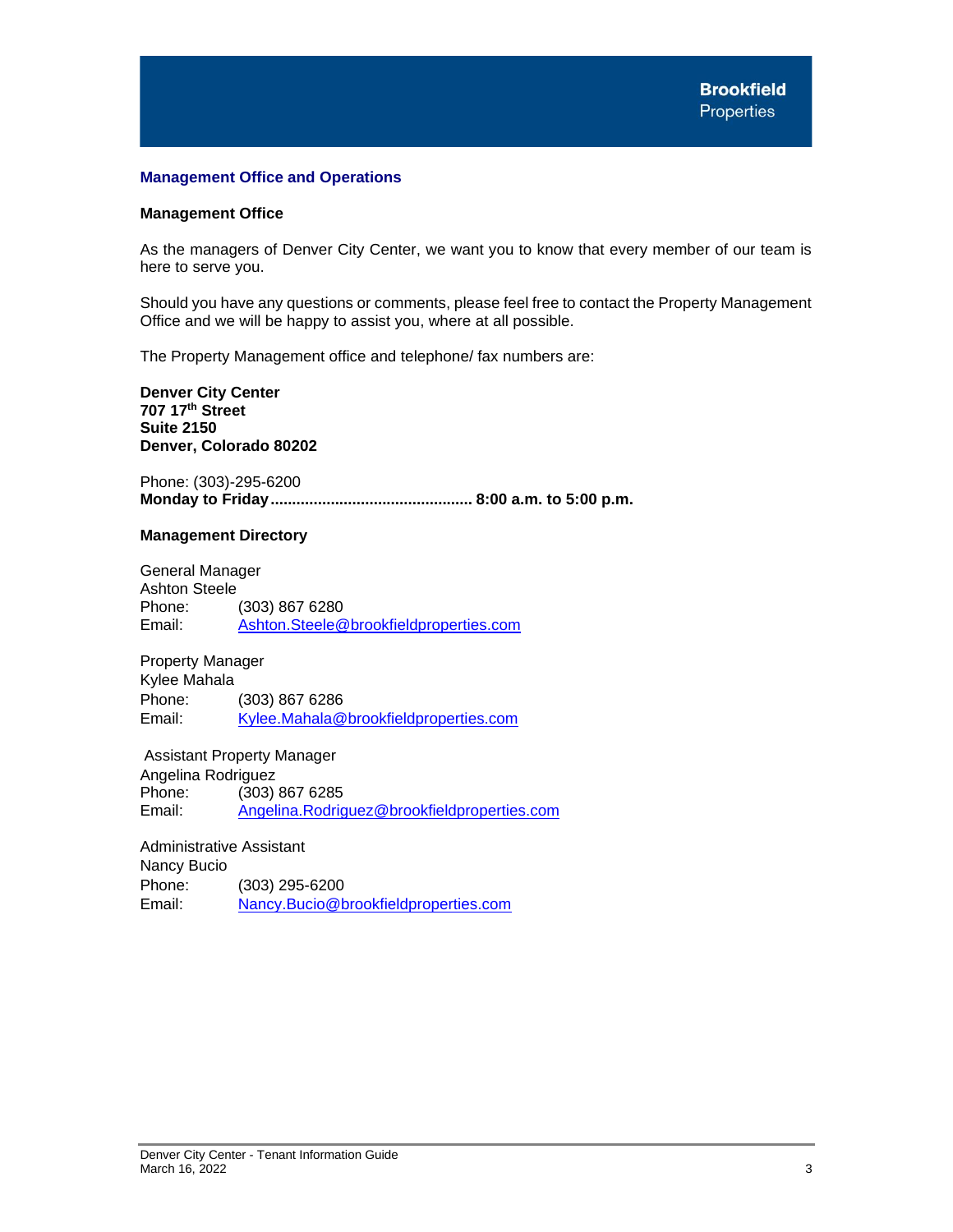# <span id="page-5-0"></span>**Hours of Business Operation**

# **Customer Service Hours**

# **Building Entrances**

# **Statutory Holidays**

Unless otherwise stipulated in your lease, the designated statutory holidays for the Complex are:

| New Year's<br>Jav | $\ \text{Memorial Day}\ $ Independence $\ $<br>Jav | Labor Dav | Thanksgiving Day   Christmas | יוa |
|-------------------|----------------------------------------------------|-----------|------------------------------|-----|
|                   |                                                    |           |                              |     |

# <span id="page-5-1"></span>**Leasing Information**

For information regarding additional office space requirements, please contact the Senior Vice President, Office Leasing listed under the Management Directory or contact the Property Management Office.

For information regarding additional retail space requirements, please contact the Retail Leasing Consultants listed under the Management Directory or contact the Property Management Office.

For information regarding available storage in the Complex, please contact the General Manager, and you will be provided with applicable rates and space availability.

# <span id="page-5-2"></span>**Emergency Numbers**

# **Emergency 911**

(When dialing from an internal telephone system, you may have to dial "9-911")

**Poison Centre** 1 (800) 222-1222

# <span id="page-5-3"></span>**Local Business Directory**

For your convenience, we have compiled a directory of businesses located in the surrounding area that may be of service to your company.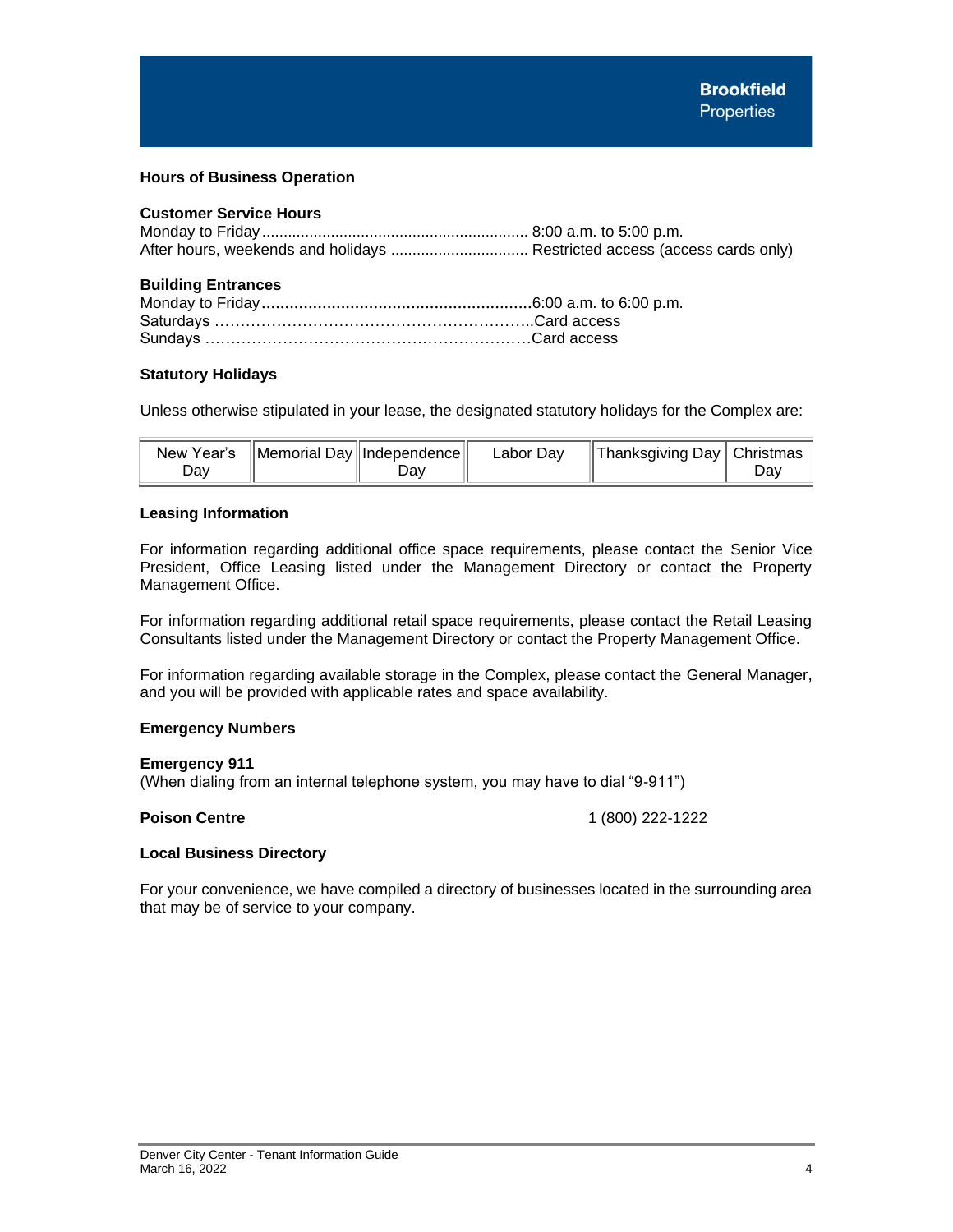# <span id="page-6-0"></span>**Tenant and Building Services**

# **Conference Center**

In connection with Brookfield Properties, desire to deliver superior customer service as well as meet the needs of our clients, Denver City Center offers our customers a conference room facility conveniently located within 707 17th Street. Customers may reserve the conference rooms located on the 21st floor for a nominal fee on a first come, first serve basis.

# **Who may use our conference center?**

The conference rooms are available only to 707 17th Street and JMP customers for business meetings and company events. The room is subject to all 707 17th Street and JMP building rules and regulations (subject to change from time to time).

# **Meetings, Employee Training and Team Building Activities**

The conference rooms are perfect for your next employee training session! Conduct meetings on a larger scale and avoid tying up your facilities all day long. The management office will be happy to help you plan your next meeting or event.

# **Room Configuration**

The 21st Floor Conference Rooms have two rooms, Telluride and Aspen that can be combined into one, it is equipped to accommodate up to 96 people seated or 200 standing. Arrangements for desired room set-up should be made at the time of reservation. Please refer to diagrams of rooms for detailed layouts.

- Conference Style
- Theatre Style
- Classroom Style
- Pods
- U-Shape

# **Hours of Availability**

The 21st Floor Conference Rooms are available during normal business hours on weekdays between 6:00 a.m. and 6:00 p.m. and after hours on a case by case basis. In connection with customer lease agreements, the 21st Floor Conference Rooms observes the following holidays:

- New Year's Day
- Memorial Day
- Independence Dav
- **Labor Day**
- Thanksgiving Day
- The day after Thanksgiving Day
- Christmas Day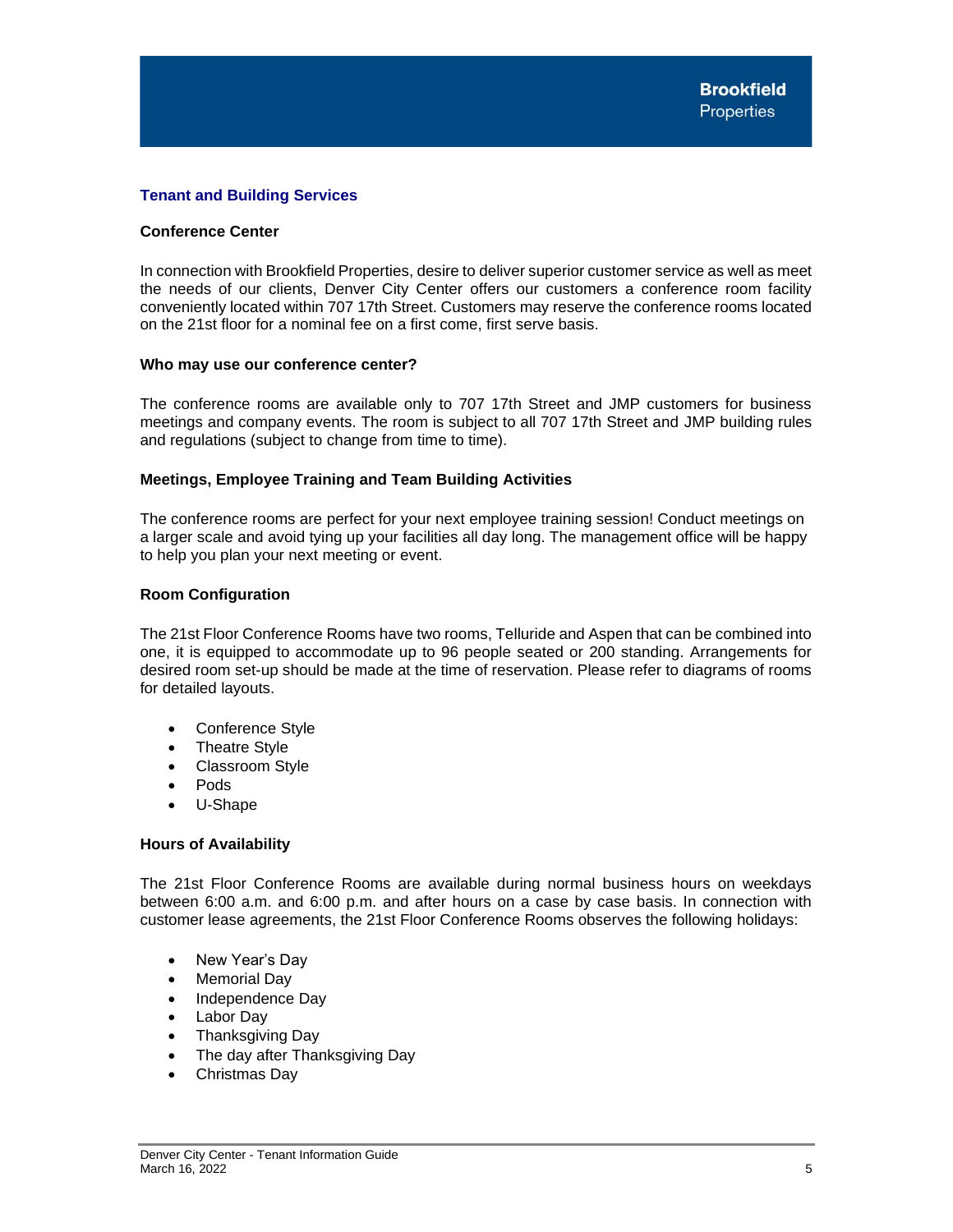# **Reservations**

The conference rooms can be reserved on a first come first serve basis at least 48 hours in advance.

To place your reservation request, please fill out the reservation information in the link below. Should you need assistance please contact the Management Office at 303 295 6200.

# **Denver City Center Tenant Center Rental & Clean-up Fees**

All costs incurred as a result of renting the conference rooms will be billed to each customer

along with their monthly statement. Be sure to add in any set-up and break-down time you may require when scheduling the conference rooms. The fees are as follows:

# **Telluride:**

Up to four hours  $= $100$  Over four hours  $= $200$ 

# **Aspen:**

Up to four hours =  $$75$  Over four hours =  $$150$ 

# **Combined/Both:**

Up to four hours =  $$150$  Over four hours =  $$300$ 

You are responsible for removing any materials, catering items or trash from the room once your event has concluded. Any remaining items may be discarded and an additional clean-up service charge will be assessed.

# **Cancellation Policy**

If you have reserved a conference room and choose to cancel a 50% cancelation fee will be charged for the total amount you booked.

# **Catering, Food Delivery & Clean-up**

Catering and food delivery are permissible. If catering is desired, a current copy of the vendor's Certificate of Insurance will be required prior to the event. Also, please keep in mind that alcoholic beverages are prohibited. It is the responsibility of the customer to ensure that all trash and leftover catering items are properly disposed of in the trash containers provided in the conference room. Brookfield Properties strongly encourages the use of our customer resources.

# **Equipment and Audio Visual Amenities**

Please remember to bring any necessary computers, etc.

- 3 Projection Screens- above ceiling mounted
- 3 Ceiling LCD Projectors WIFI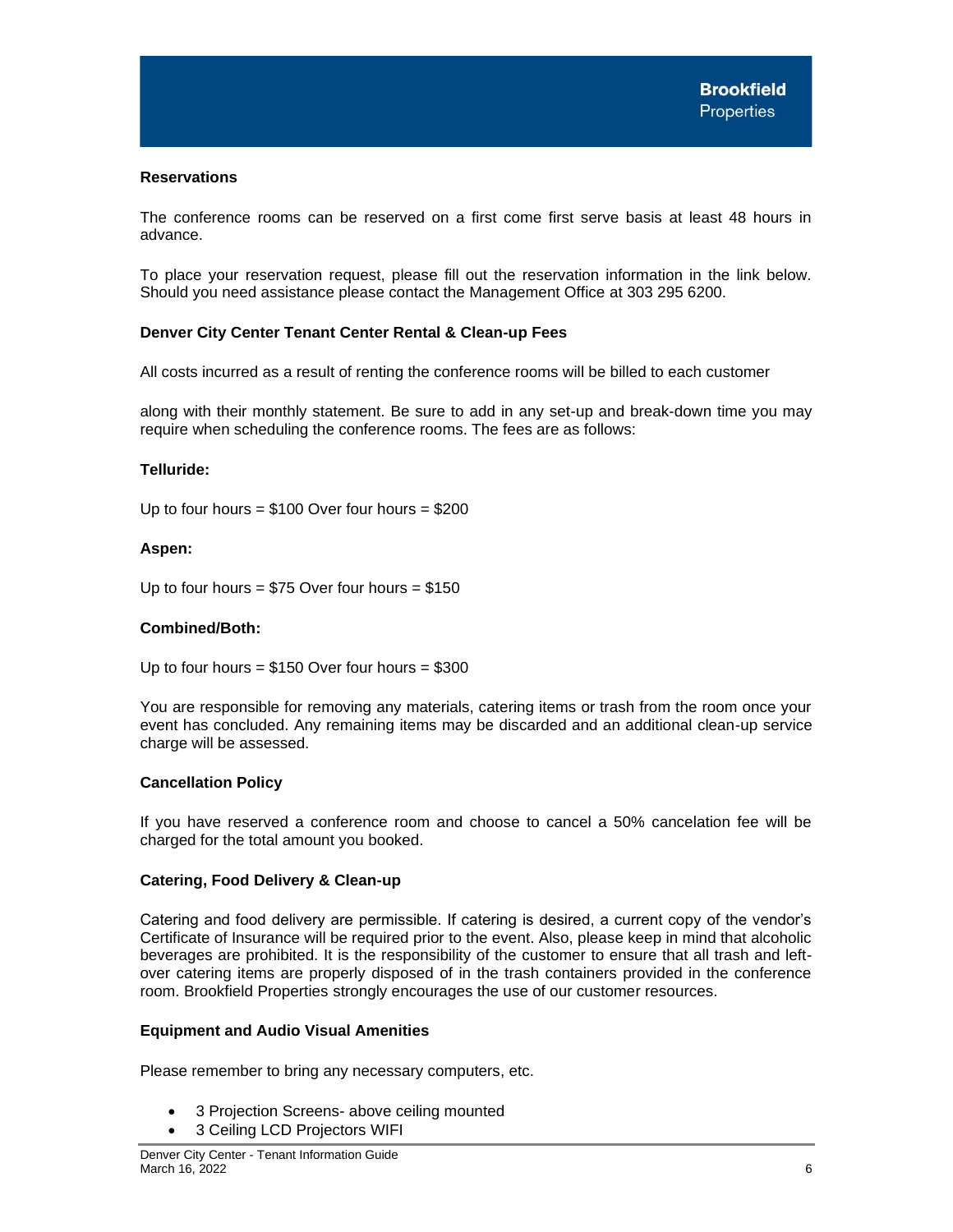- Polycom Phone
- Hand held microphone
- Lapel microphone
- **Laser Pointer and Presenter**

# **Restrooms and General Reminders**

Restroom facilities are located just outside the conference room on the 21st floor. Equipment or supplies may not be stored within the conference center; please plan accordingly.

Schedule the conference room early to ensure availability.

# <span id="page-8-0"></span>**Deliveries, Freight Elevator and Loading Dock**

All large deliveries of furniture, equipment, or material should be scheduled with the Building Management Office. Tenants requiring the use of four-wheeled carts for their mail deliveries must use the freight elevator.

**Deliveries:** Schedule preferably before 6:00 a.m. All major deliveries must be scheduled with the Brookfield Properties Management Office 24 hours in advance. For office move in or out information, please see section 7 for more details.

**Note:** The dock cannot admit trucks over 12 feet 9 inches high.

The following dock and freight elevator rules must be adhered to by all companies accessing our property. Our staff will ask any company that can't abide by these rules to leave the property.

California and Stout Streets on the left as indicated by a sign that reads "Denver City Center Deliveries". Due to the limited number of parking spaces, the dock is only used for loading and unloading. Please make sure your team understands these spaces can't be used as a place to simply park a vehicle for the day.

- If you require dock access, it should be scheduled in advance through the Management Office. To obtain dock clearance, the company you are doing work for must call our office and have you placed on our daily clearance list. All loading and unloading for major moves must be scheduled with the Management Office.
- Work commencing after hours requires the lead person to check in with our lobby attendants upon arrival and departure of the Johns Manville Plaza Building. The company must provide the name of the lead person on the crew and a telephone number.
- Access to the office tower is limited to the freight elevator. THE FREIGHT ELEVATOR IS NEVER RESERVED FOR EXCLUSIVE USE. It must be shared with other parties as needed. If multiple moves are scheduled, we will work with the different companies involved have a schedule in place allowing everyone to complete their project as quickly as possible

You must leave room for others to get on and off the elevator as needed. If multiple parties are using the freight elevator, you cannot take up more than 1/2 of the freight elevator at any given time. In the evenings Monday through Friday you will be sharing the freight elevator with our janitorial crew.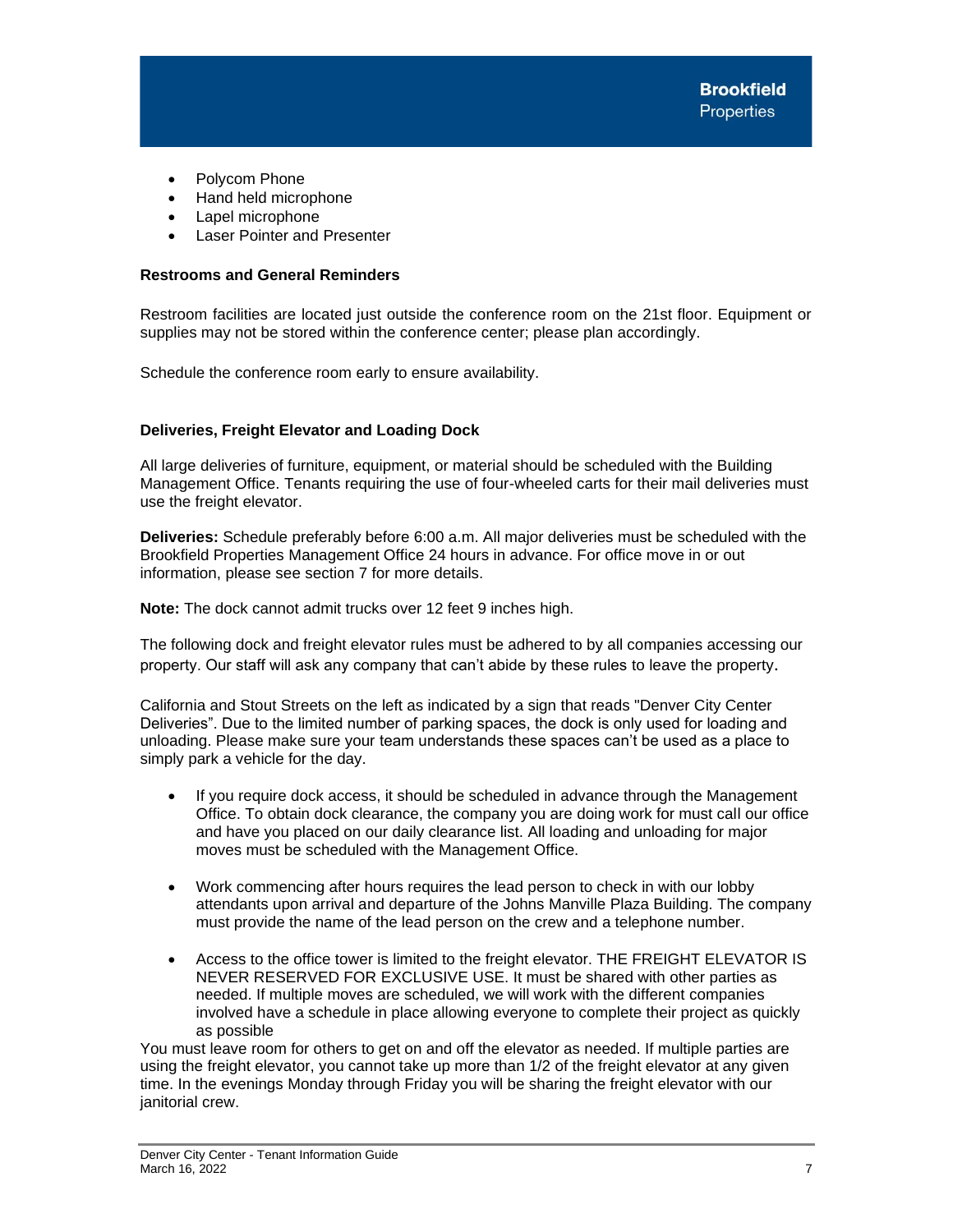- The freight elevator should never be held for extended periods of time. All items that need to be relocated should be near the freight elevator and ready to be loaded when the elevator is called to your floor.
- Construction and moving companies must place masonite on the floor from the freight elevator to the tenant space. The masonite will remain on the floor until the project is complete. Please use masking tape to secure the masonite and eliminate tripping hazards. In addition, care should be exercised to ensure all walls and corners are protected.

# <span id="page-9-0"></span>**Mail Service**

The [United States Post Office](https://www.usps.com/) serving 707 17th Street and Johns Manville Plaza is located at 915 20th Street. A Postal Station is located in Johns Manville Plaza, between the elevator lobbies in the back hallway, this is where the daily mail can be picked up.

The 707 17th Sreet mail drop is located on the first floor of the building behind the low-rise elevators, next to the restrooms. The daily pick-up schedule is posed at the drop box. Tenants may drop off packages and certified mail ONLY if they have postage already on them. Tenants requiring the use of four-wheeled carts for their mail deliveries must use the freight elevator. Correct mailing format is: Firm Name

707 (or 717 for Johns Manville Plaza) 17th Street, Suite\_\_\_\_\_\_\_\_Denver, CO 80202

For your convenience, there are overnight drop boxes for FedEx and UPS located in the 707 lobby hall way across from the lobby restrooms and in the 1st floor Service Elevator vestibule at Johns Manville Plaza.

# <span id="page-9-1"></span>**Parking, EV Charging and Bicycle Parking**

# **707 17th Street**

Denver City Center does not have any on-site parking. The building contracts with SP Plus (SP+) at 1847 California Street, to provide a limited number of parking spaces based on your lease. The main office is located at 1890 Stout Street, within the parking garage. The direct number is 303 292 6126. Office hours are Monday through Friday from 8:00 a.m. until 5:00 p.m. To obtain parking privileges in 1847 California Street, please contact the Brookfield Properties Management Office at 303 295 6200.

To access this parking garage, you must enter on the California Street side of the parking structure and proceed to "707 17th Street Parking." This is located in levels L-1 through L-4 of the parking structure. You are permitted to park in any non-reserved areas (unless you purchased a reserved area).

# **Johns Manville Plaza**

The Plaza Garage located at 1820 California St. offers limited monthly parking for tenants of Johns Manville Plaza. Unreserved spaces may be available based on the terms of your lease. Please contact SP Plus (SP+) 303 292 0645 for more detailed information on this garage.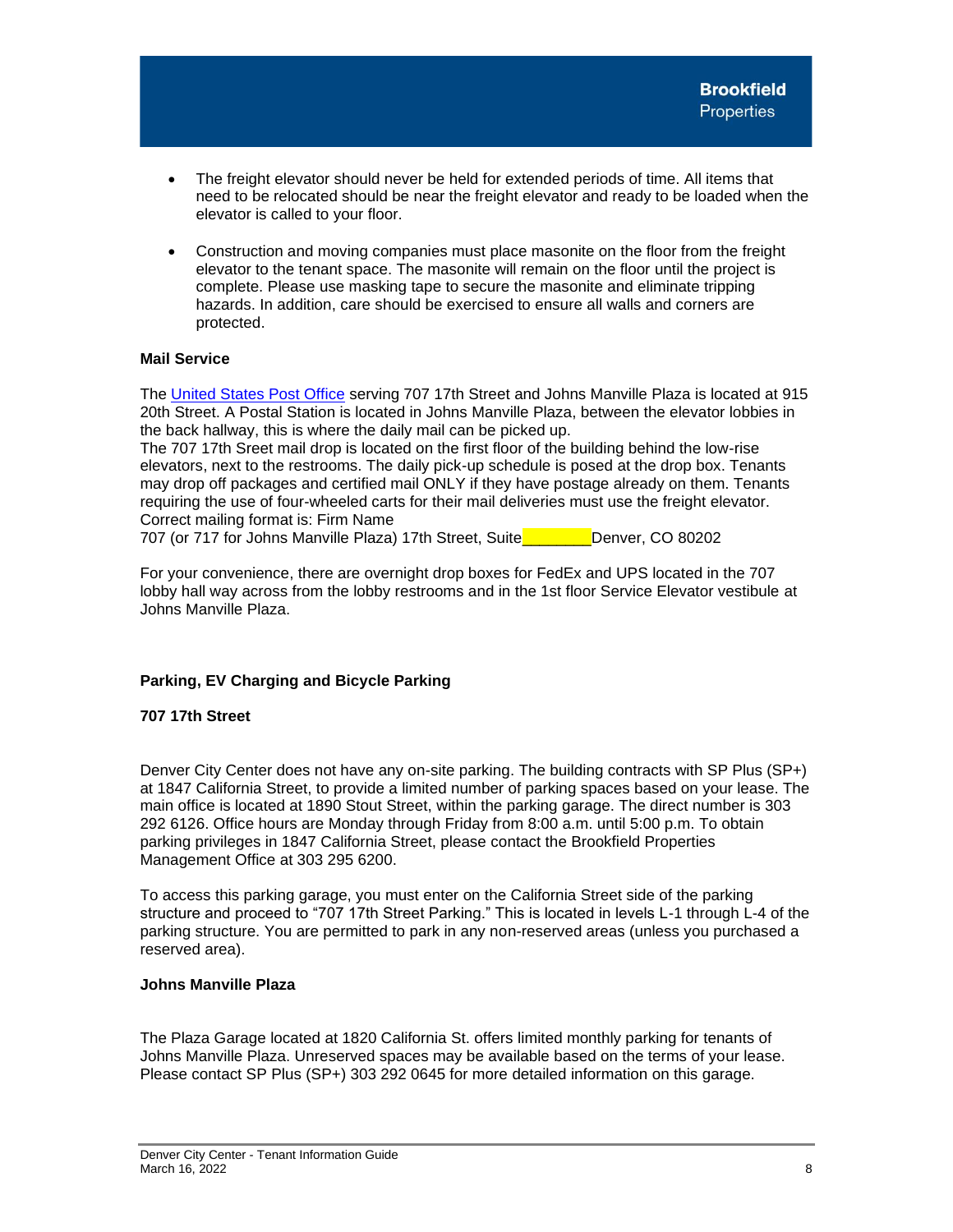There is also additional public open parking lots along Welton Street, between 18th Street and 22nd Street, and along Broadway, between 18th Street and 20th Street.

Please report any changes of address, telephone number, employer, vehicle, license number, etc. to the

Brookfield Properties Management Office or to SP Plus (SP+) for 707 17th Street and or to the Plaza Garage Parking Office for Johns Manville Plaza.

# **Johns Manville Plaza Parking Access Cards**

Please obtain your parking access card through the Plaza Garage Office by calling 303 292 0645.

Entrance to the parking garage is gained by use of a single access card issued by SP Plus (SP+).

It is extremely important that you do not use your card to permit access to the garage for someone else. Doing so may mean the suspension of your parking privileges. Only one vehicle per card is allowed into the parking garage.

A lost or stolen card must be reported to the Brookfield Properties Management Office immediately. A fee may be required to replace the access card. This fee is to cover the cost of the access card and the administrative costs associated with reissuing the access card. This fee is not refundable and everyone is subject to this charge. Parkers are cautioned to keep their vehicles locked to avoid loss or theft of their access cards and/or personal property. Anyone finding an access card should return it to the Brookfield Properties management office or SP Plus (SP+) garage office. Persons who find an access card and attempt to use it to park without paying may be charged with "theft of service".

# <span id="page-10-0"></span>**Parking Fees**

All parking fees are payable in advance. Persons purchasing access cards from the first of the month through the fifteenth of the month must pay for parking for the entire month. Persons purchasing a card form the sixteenth through the twenty-fourth of the month pay for parking for half a month. Parking purchased from the twenty-fifth through the last day of a month receives free parking for the period if they purchase parking for the following month.

Persons who cancel their parking from the first though the fifteenth of the month will receive half of a month credit. Persons who cancel after the fifteenth of the month receive no credit. All cancellations must be made in writing and will be effective on the date received in the Brookfield Properties Management Office or the requested cancellation date, whichever is later.

# <span id="page-10-1"></span>**Parking Spaces**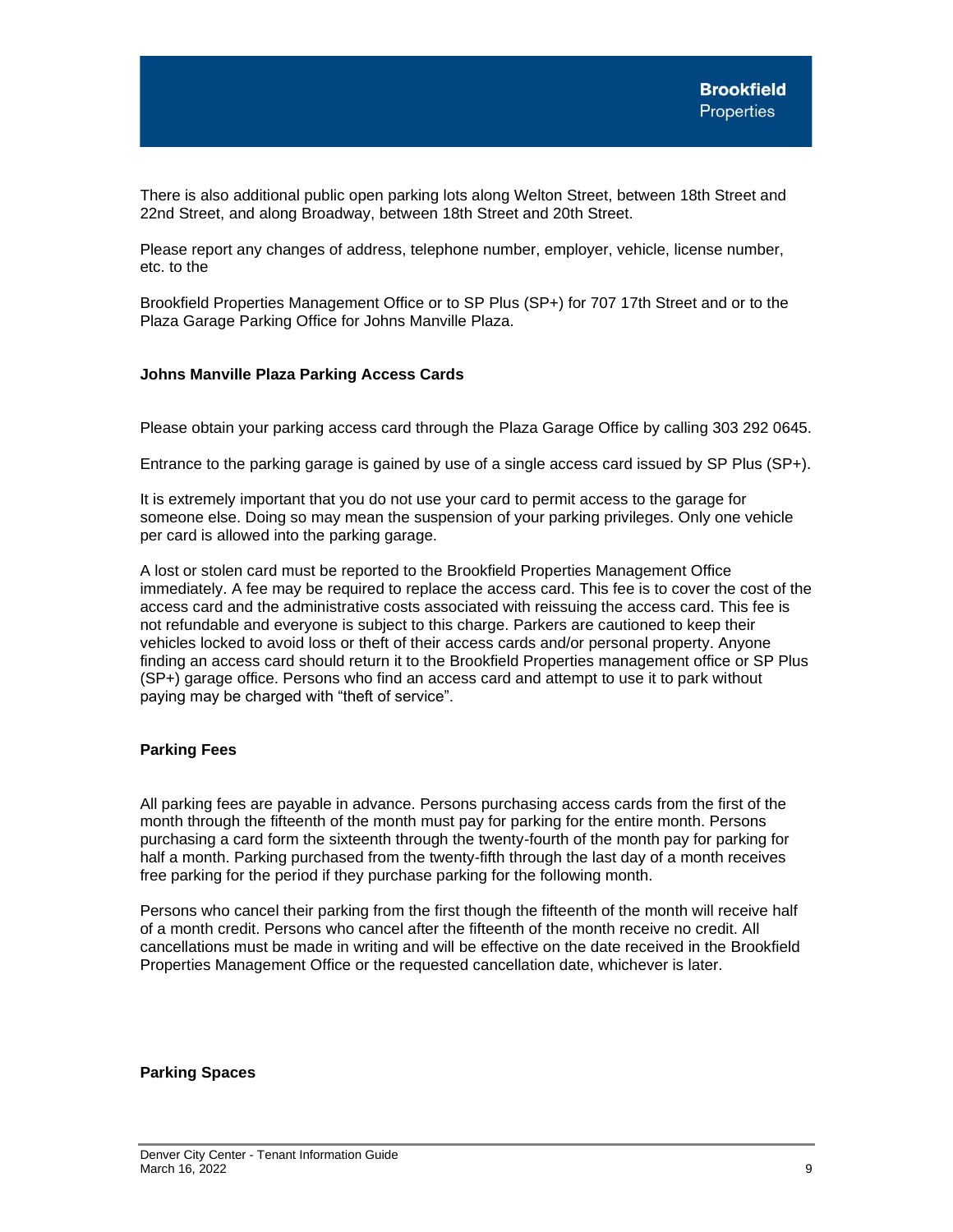Authorized parkers are entitled to one parking space. Vehicles parked over parking space lines may be subjected to ticketing and possible towing.

Certain spaces are designated for physically disabled persons. These spaces may be used for vehicles displaying placard with the International Symbol of Accessibility that is issues by the City. This must be attached to the rear view mirror or open lowered sun visor as seen through the front windshield. All others will be towed away and/or subject to a fine.

Certain spaces are also designated for compact cars only. A compact car is defined as being less than six feet wide and sixteen and one half feet long. Only vehicles in this category should use these designated spaces.

Unauthorized vehicles parked in reserved spaces will be towed away without warning

# <span id="page-11-0"></span>**Oversized Vehicles**

The parking garage at 1890 Stout Street has a height restriction of 6 feet and 6 inches. Any vehicle over this height will need to park in the public open parking lots along Welton Street and/or Broadway. 707 17th Street does not have on-site parking for oversized vehicles.

### <span id="page-11-1"></span>**Motorcycles**

Motorcycles may be parked in the garage at a discounted rate if they use the space designated for motorcycle parking, and do not park in designated vehicle parking and/or block vehicular or pedestrian traffic. Motorcycles are prohibited from parking in elevator lobbies and stairwell landings or entryways.

# <span id="page-11-2"></span>**Vehicles Requiring Service and Repair**

The parking garage will not be used to perform repairs on any vehicle. Vehicles in need of repair must be towed from the garage to an appropriate facility. Flat tires, dead batteries and windshield chips are exceptions to the above. The owner/operator of a vehicle requiring towing must make arrangements with a towing service to have the vehicle removed. The SP Plus (SP+) office should be notified that the towing service has permission to remove the vehicle.

Any vehicle that in the judgment of SP Plus (SP+) creates a dangerous situation (for example, leaking gasoline) will be removed from the garage at the owner's expense.

# <span id="page-11-3"></span>**Destruction of Property**

Any person who damages any property in the garage (i.e., breaking a gate, removing signs, etc.) whether willfully or by accident will be held financially responsible for repairs or replacement. Willful destruction may also result in permanent loss of parking privileges and/or criminal charges.

### <span id="page-11-4"></span>**Improper Use of Vehicles**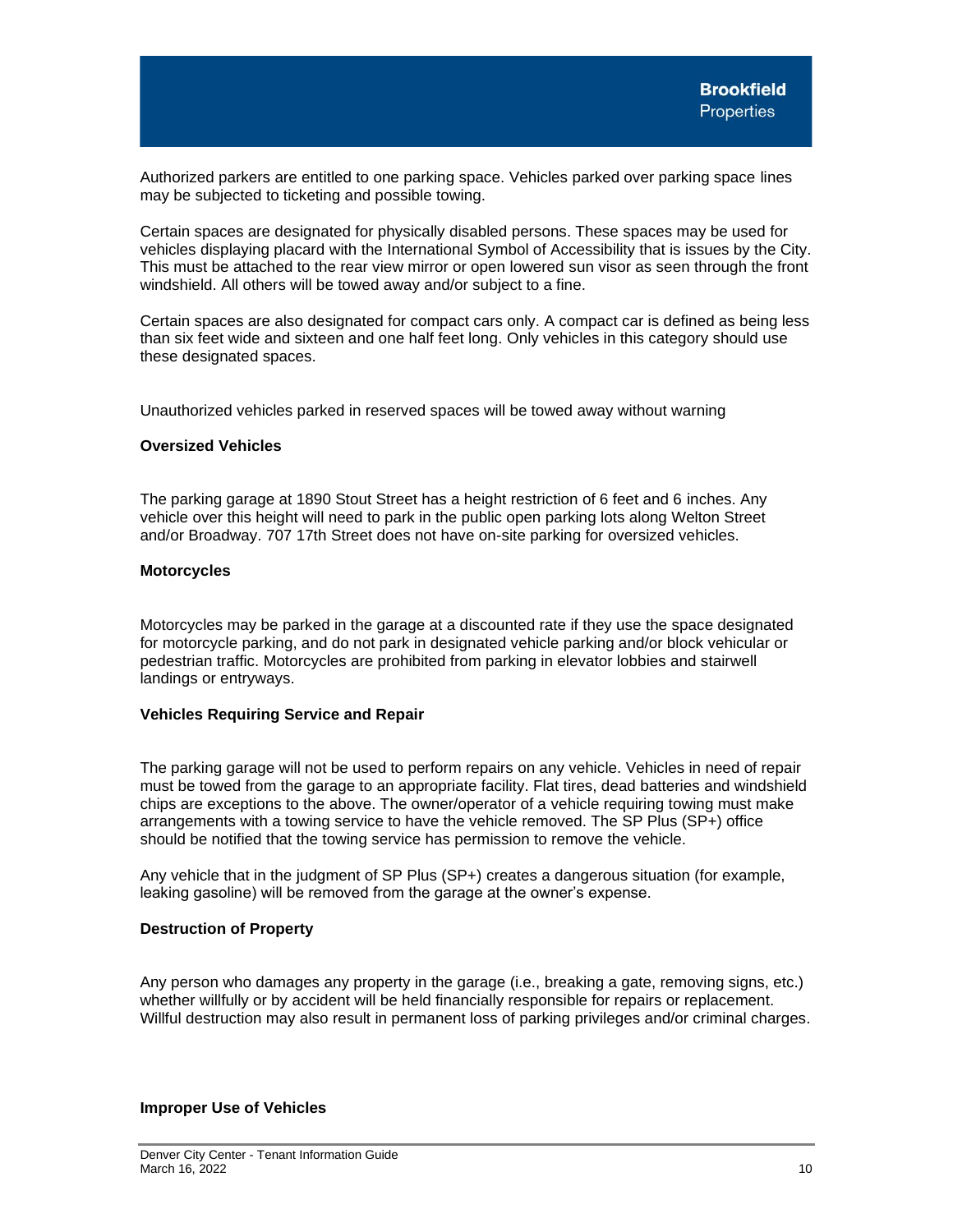Vehicles parked within 1890 Stout Street parking garage may not be used as living quarters even on a temporary basis. Additionally, animals may not be left unattended in vehicles.

# <span id="page-12-0"></span>**Abandoned Vehicles**

Any vehicle parked in the garage without being moved for a period of fourteen days will be considered abandoned and may be removed from the garage at the owner's expense. Evidence that the owner/operator of the vehicle is an authorized parker will not be considered.

# <span id="page-12-1"></span>**Traffic Rules**

The maximum speed limit in the garage is 5 MPH. Lower speed limits may also be posted.

# **Liability**

SP Plus (SP+), as operator of the 1890 Stout Street parking facility, shall not be responsible for any loss or damage to any vehicle or property therein or for injuries (fatal or non-fatal) to persons occurring within all areas of the parking garage.

# <span id="page-12-2"></span>**Bicycle Storage**

It is with great pleasure and excitement that we announce the new Denver City Center bike facility at 707 17th Street is completed and ready for use. This facility is open to all employees who office at Denver City Center. A few details about the facility are noted below:

- Facility is on the main level of 707 17th Street and is temperature controlled.
- Wall mounted bike racks are available at no cost. Bikes must be locked with a personal locking system.
- 10 bike lockers are available on a first come first served basis for a monthly charge of \$20.00.
- Bike gear/clothing lockers are also available at no cost on a daily use basis.
- The facility is controlled by an HID card access system with interior cameras.
- Each employee who would like access to the facility must individually review and sign a Bike Facility

Use License Agreement. Upon signature and approval, access will be granted.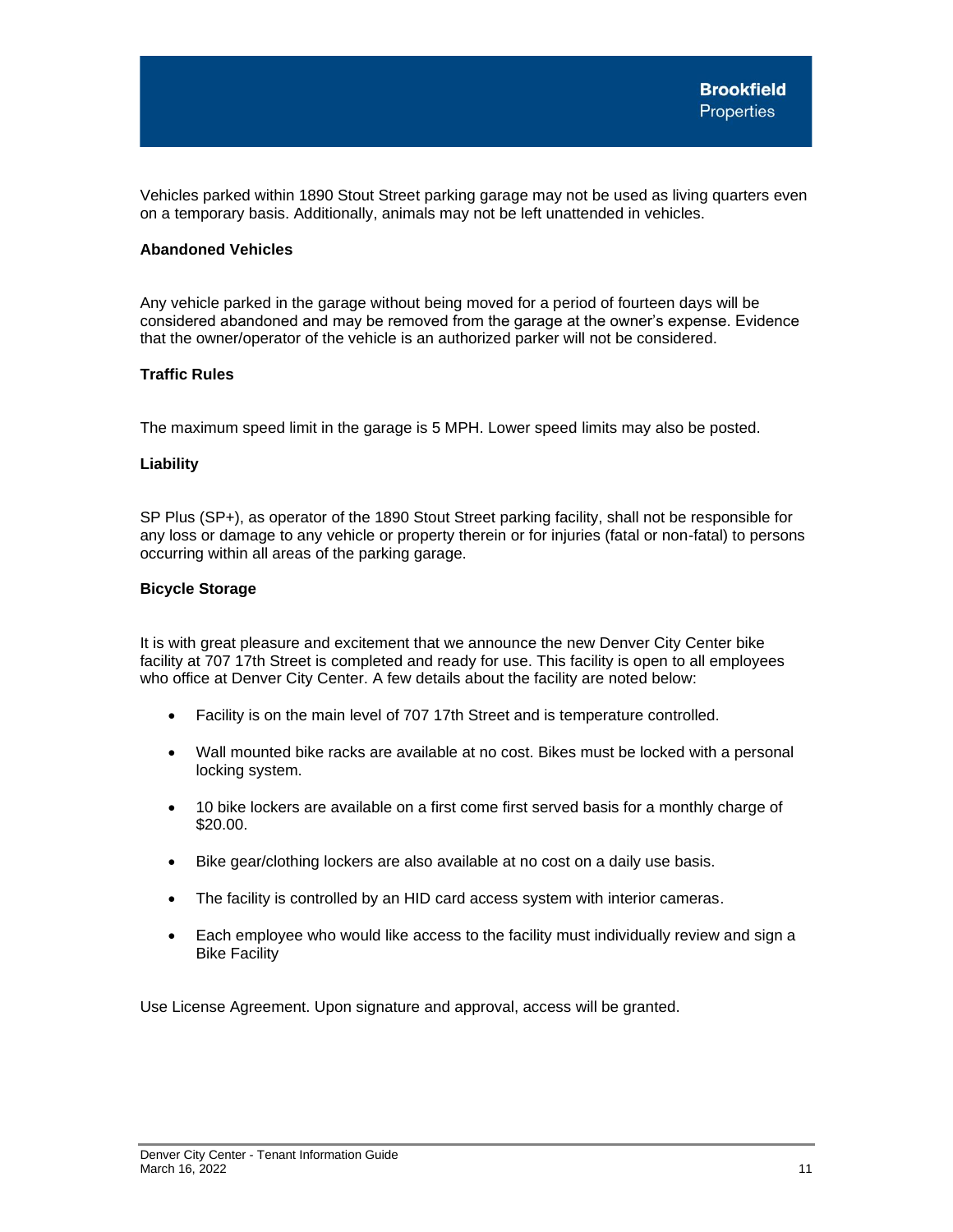Should any of your employees like to tour the facility, please direct them to the 707 17th Street Lobby Desk during normal business hours and a badged lobby attendant will be happy to show the facility.

When an employee is ready to use of the facility, they can swing by the Management Office located in Suite 2150 at 707 17th Street to complete a license agreement. They must provide a photo ID along with proof of employment within the complex as the bike facility is intended only for employees at Denver City Center. A business card or employer verification call by our office will suffice for employment within the complex.

Please call the Management Office at 303 295 6200 should you have any questions.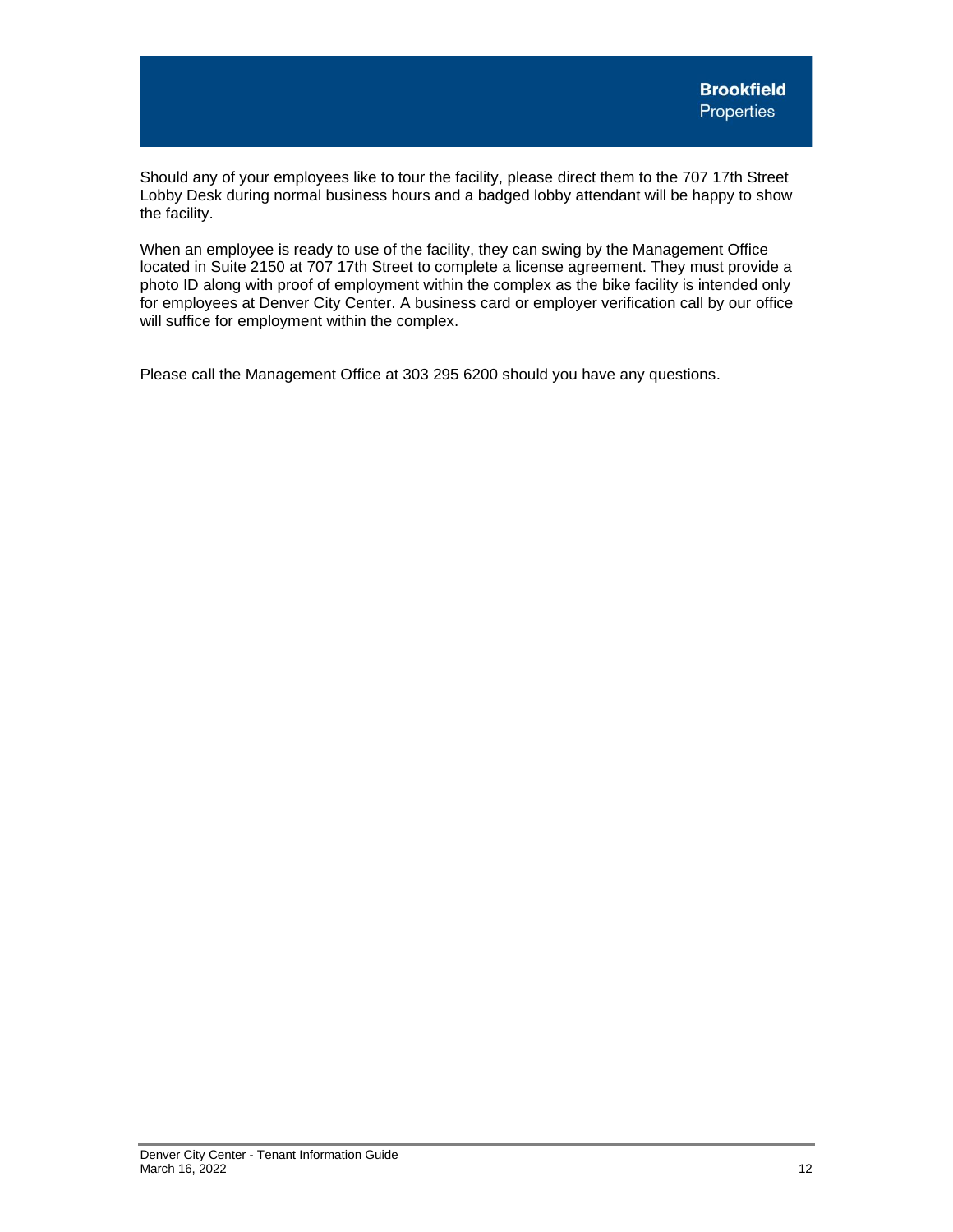# <span id="page-14-0"></span>**Security and Life Safety**

Security at Denver City Center is provided by a combination of electronic monitoring and personnel. Security service is provided on a 24 hours a day, 7 days a week basis. The Lobby Console monitors computerized status of the elevator management system and access control to the tenant floors.

# <span id="page-14-1"></span>**Theft**

Report any suspected theft, no matter how small, to the Building Management Office immediately. You may also notify the Police Department; since it is possible that they may be investigating thefts in other office buildings and your report may help them complete their investigation more effectively. The building's insurance policy does not cover the theft of Tenant's personal belongings. Personal property insurance is the responsibility of each tenant.

# **Should theft occur:**

- 1. Notify Security at 303 295 0335 for 707 17th Street and 303 292 3398 for Johns Manville Plaza
- 2. Notify the Brookfield Properties Management Office at 303 295 6200.
- 3. Notify the Police.

# **Suspicious Persons**

If you see suspicious or offensive persons in the building, please call the Management Office immediately. If possible, make note of appearance, clothing, etc. in order to assist building security in locating them.

Please be aware of strangers in your tenant areas and halls. Quite often a question such as "May I help you locate someone?" will be enough to deter a potential thief. If you see suspicious or offensive persons in the building, please call the Building Management Office immediately. If possible, make note of appearance, clothing, etc. in order to assist building security in locating them.

# **Lost & Found**

Please contact the Building Management Office at 303 295 6200 to claim items that have been lost or found. If a lost and found item is claimed, the security officer must complete an Incident Report on the person claiming the lost and found item.

# **Incident Reports**

Security officers will complete an incident report recording the details of any accident, theft, or injury that occurs on the property. Please notify the Brookfield Properties Management Office as soon as an incident occurs so that an investigation can begin. Your cooperation in answering all questions pertaining to the incident will be appreciated.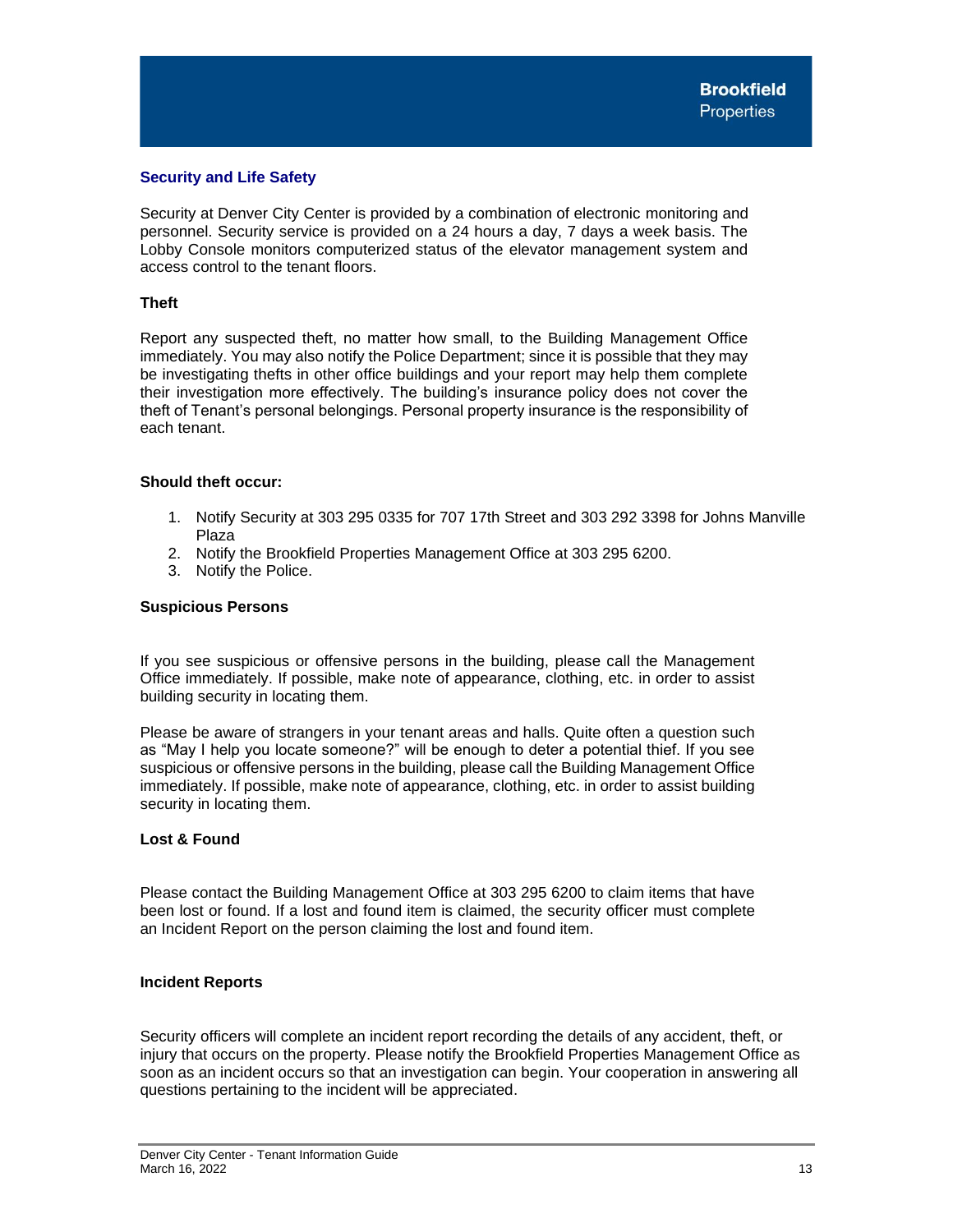# **Keys**

All Tenant suite door lock replacements must be coordinated through the Management Office to ensure the proper keying to the Building Master Key System. Please place key and lock requests through the work order system.

New Tenants receive two keys per entry lock free of charge. Additional keys may be purchased by contacting the Brookfield Properties Management Office. These keys are provided by the engineering staff. The engineering staff is able to take care of lock-related requirements and employs.

Mathias Lock and Key to handle all keying of lock cylinders. Requests for these services should be made through the Brookfield Properties Management Office.

The Landlord must approve any alterations to locks. All locks must be keyed to the building's master key system and can only be done by the engineering staff.

# **Solicitation**

Solicitation is not allowed anywhere within Denver City Center. Please notify the Brookfield Properties Management Office or Security immediately if you notice a solicitor within the building. Try to provide as much specific information about the person's appearance and behavior as you can. Security will locate the person as quickly as possible and escort him/her off the premises.

# <span id="page-15-0"></span>**Emergency Procedures**

# **Emergency Contacts**

Listed below are a number of important telephone numbers. In an emergency situation call 911. After calling the appropriate emergency agency please contact the Building Management Office.

| Building Security at 707 17th Street  303 295 0335     |  |
|--------------------------------------------------------|--|
| Building Security at John Manville Plaza  303 292 3398 |  |
|                                                        |  |
| Fire Department (Non-Emergency)  720 913 2400          |  |
|                                                        |  |
| Denver Police Department (Non-Emergency)  720 913 2000 |  |
| Denver Health Hospital (Paramedic Dispatch)  911       |  |
|                                                        |  |
|                                                        |  |

# **Important notes**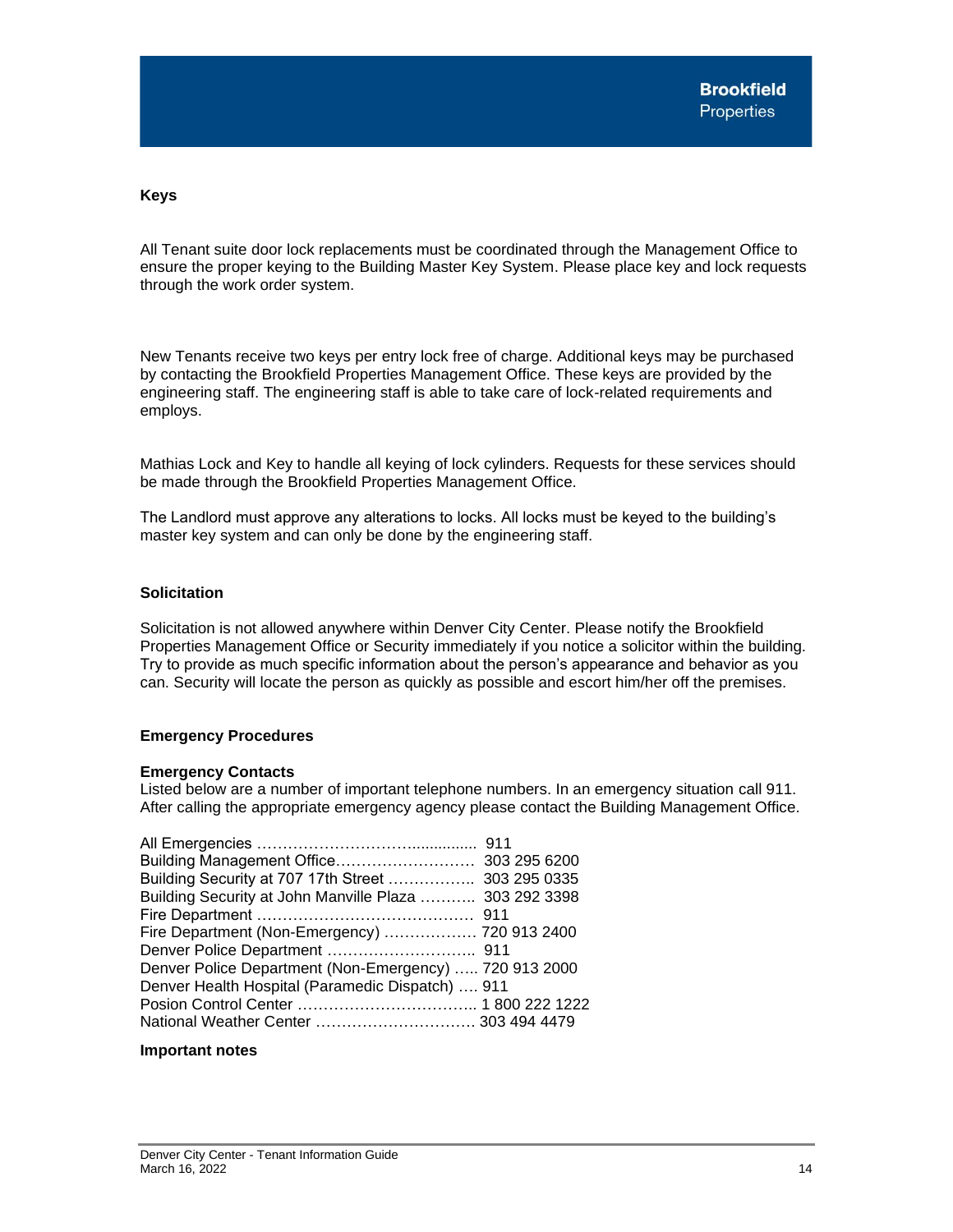If you call 911 as a result of a medical emergency, please be sure to also notify the Management Office with your name, callback number, and location so that security may swiftly guide the paramedics to your exact location.

If the audible alarm within the building sounds, please DO NOT CALL the Building Management Office, unless you have something specific to report. The Building Management Office is aware of the noise, as well as the source of the alarm, whether it's false or a legitimate emergency. Please keep the telephone lines clear so Management may attend to the situation as quickly and efficiently as possible.

# <span id="page-16-0"></span>**Biological, Chemical, Radiologic Event and Pandemic**

Biological and chemical threats require important and informed decisions that can affect the lives and safety of building staff, tenants, and visitors. The number of causalities from actual threats will depend on several factors, the most important being the potency or size of the weapon and the efficiency of the delivery system. While an incident involving a chemical agent would probably be quickly noticed, a biological or radiological attack may not be noticed for several days. Evidence of such threats can vary. The agent may appear as a solid, liquid, or gas. A biological or radiological agent release is nearly impossible to identify at the time of release.

In case of an emergency situation, including one related to a terrorist attack, the local and federal police and health systems would immediately take action. The building will follow the guidance of the police and health officials. Each situation warrants a different response. As the building receives information it will be immediately relayed to the tenants.

The building will rely on local emergency personnel to administer any necessary medications in response to an emergency situation, including a dirty bomb, biological, chemical or other attack. These personnel have the medical expertise necessary to diagnose and provide the appropriate treatment in such situations.

# **Chemical Agent**

Since chemical agents are typically acutely toxic, their effects are typically abrupt and obvious. Determination as to whether an attack has occurred may be made by observation of the victims. The physiological impact on building occupants and visitors may lead to the immediate inference that they may have been exposed to a chemical agent. It is important to recognize key signs and symptoms of chemical exposure in order to react rapidly. More than any other type of attack, a chemical agent requires quick reaction because a rapid response will have a direct impact on the number of lives saved.

# **General rules for response to a chemical agent are:**

Recognition of a potential chemical agent incident.

You observe two or more people suddenly in physical distress with no obvious cause. For example:

- Breathing difficulty or uncontrollable coughing
- Collapse
- Complaints of nausea
- Seizures
- **Blurred vision**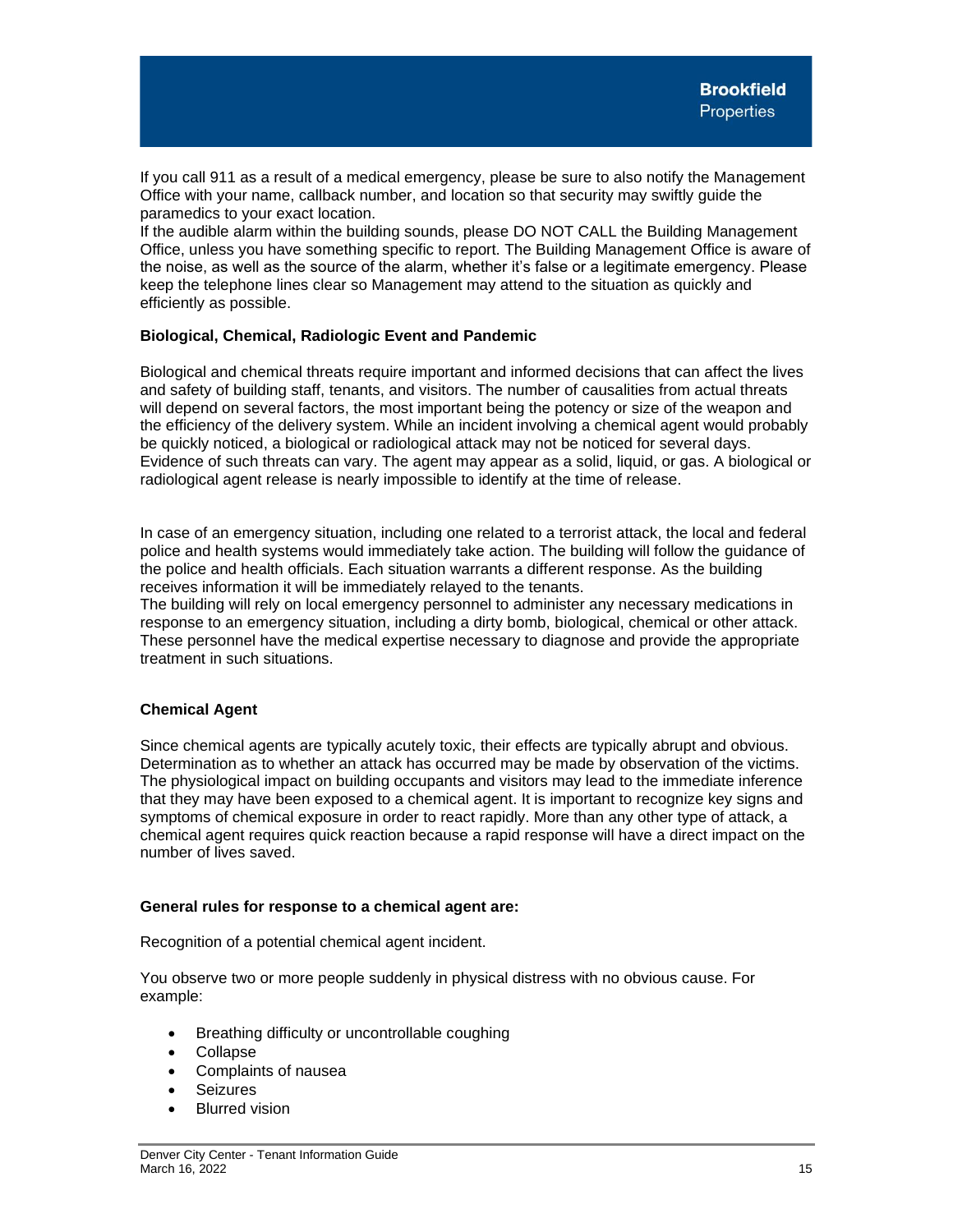• Complaints of an unusual odor

# **Actions to be taken in response to a biological or chemical agent event:**

- Notify 911
- Stop all personnel from entering the contaminated area.
- Evacuate people away (opposite direction) from the contaminated area/chemical cloud/area of release.
- Notify the Management Office at 303 295 6200 of the release in your area.
- Ensure that people who need assistance receive help from emergency personnel.

# **Radiological Event**

The difficulty of responding to a nuclear or radiological incident is compounded by the nature of the radiation in an explosion. The fact that radioactive material was involved may or may not be obvious, depending upon the nature of the explosive device used. Other than an explosive device to disperse radiological material, a "carrier" could spread particles of radiological waste throughout the area. The effects of this type of event would not become evident for several days or weeks. Unless announced by public emergency officials or confirmed by radiological detection equipment, the presence of a radiation hazard is difficult to ascertain.

# **Response to a radiological event:**

If the results of an investigation indicate that a radiological act of terrorism is a realistic possibility, the responsive actions will depend on the evidence discovered.

If a suspected material or a dispersal device is found and a threat is deemed credible, the general steps outlined for responding to a bomb should be taken.

# **Pandemic and Flu**

A pandemic of influenza, or flu, occurs when a new flu virus rapidly spreads from human-tohuman and country-to-country around the world. A new virus can spread rapidly because most people are not immune to it. Pandemics are not just particularly bad flu seasons. In fact, they can happen any time of the year.

What is troubling is, whenever a flu strain infects people, there is a chance that the virus could mutate, or change, to a new virus that spreads easily from person-to-person and causes serious illness. Infections with new human flu strains cannot be prevented by the flu vaccine that people get each year. Making a safe vaccine that can prevent infections with a new human virus can take several months.

# **There are precautions individuals can take in the event of a pandemic.**

- Frequently washing or sanitizing your hands.
- Covering up when coughing or sneezing.
- Be aware of others that exhibit flu symptoms.
- Most importantly, stay home if you feel sick.

# **As a business it is important to develop a plan for:**

- The impact of a pandemic on your business.
- The impact of a pandemic on your employees and customers.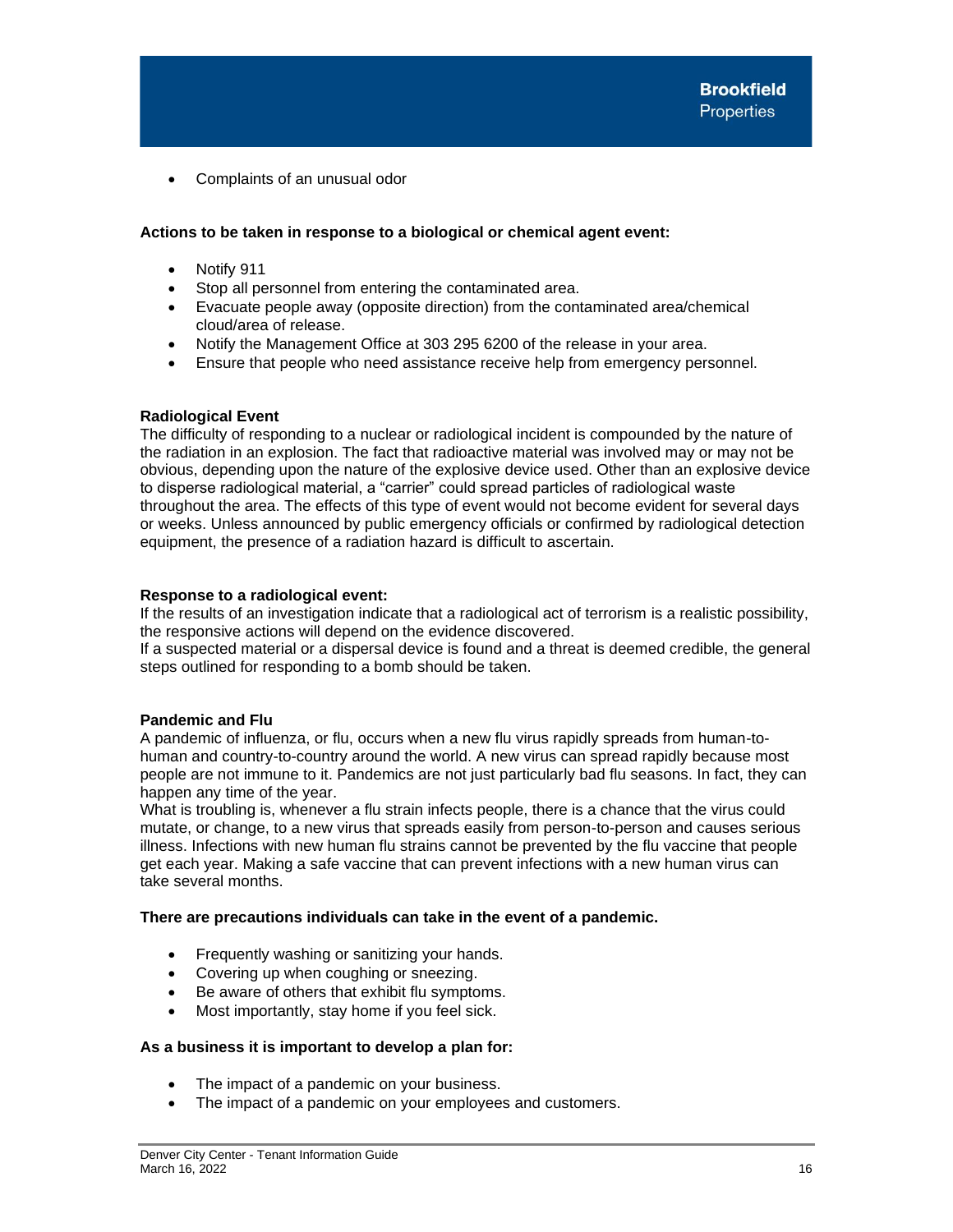- Establishing policies to be implemented during a pandemic.
- Allocating resources to protect your employees and customers during a pandemic.
- Educating your employees.
- Coordinating with external organizations and helping your community.

# <span id="page-18-0"></span>**Bomb Threat and Suspicious Device**

Once the Building Management Office has been notified of a bomb threat, it is our policy to advise your firm's manager or senior officer. It is up to the manager or senior officer to decide whether it is appropriate to evacuate the office.

# **Telephone Threat**

Most threats are received by telephone (particularly bomb and extortion threats). Do not ignore or take any type of threat lightly. Personnel under your charge should be instructed to report all threats to the Management Office at 303 295 6200.

When a bomb threat is made over the telephone, obtain the following information from the caller:

- Exact location of the device.
- Time set for explosion.
- Description of the device.
- Reason the caller has placed the bomb.
- Exact words used by the caller.
- Keep this information as confidential as possible.
- Notify the Police Department. Call 911.
- Notify the Building Management Office at 303 295 6200

Once the Building Management Office has been notified of a bomb threat, it is our policy to advise your firm's manager or senior officer. It is up to the manager or senior officer to decide whether it is appropriate to evacuate the office.

In the event that you are asked to evacuate the Building, please move away from the Building so as to allow unfettered access to emergency personnel. Do not re-enter the Building until the Management Office, the Police, or the Fire Department have given clearance.

The single most terrifying occurrence to an unsuspecting person is receiving a telephone call telling them that a bomb is nearby and will soon go off. If the person receiving the call panics, the situation can become more serious.

Every employee of a company who may possibly answer a telephone should be alerted to the possibility that such a phone call could be received at any time.

Any person receiving a bomb threat should, above all, stay calm. The person receiving the message should attempt to keep the caller on the line as long as possible and write down or record every word the caller says. He or she should ask the caller about the location of bomb.

While the caller is talking, listen carefully to the voice and any background noises that may help identify the caller. The bomb checklist should be completed soon after the call has ended, or while the caller is on the phone, if possible. Just before the caller hangs up, it's a good policy to ask "may I say who is calling". This may sound silly, but many people are so accustomed to answering this question that there have been cases where the caller has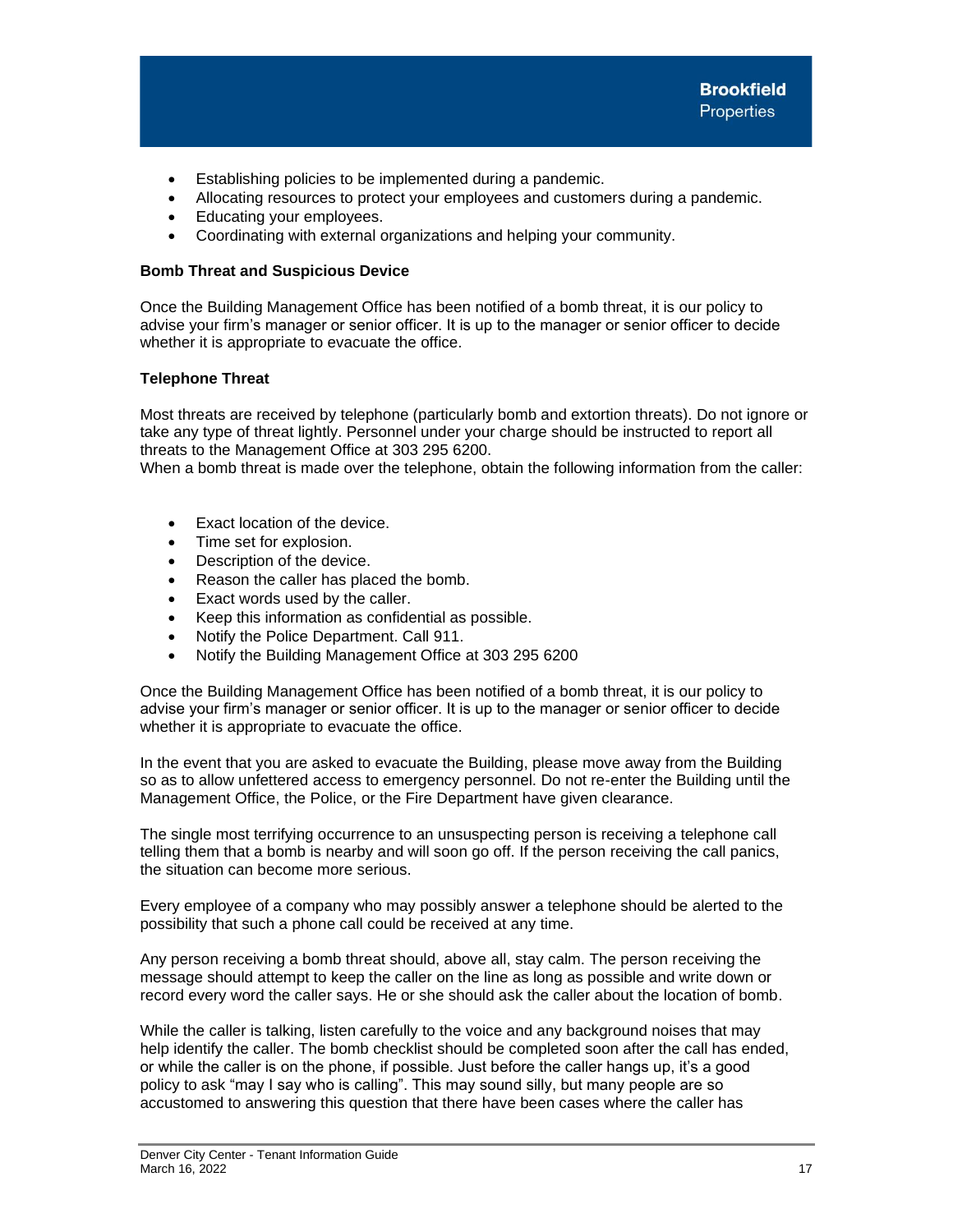identified himself before realizing it.

As soon as the bomb threat has been received and the caller has hung up, the person receiving the call should report it to the Management Office. As soon as they are alerted, building management will initiate emergency building search procedures.

# **Responsibilities of Floor Wardens and Assistants**

The Floor Warden should be informed of the bomb threat, and prepare to assist security building management and Law Enforcement Officials with search procedures.

- Enforcement officials will need assistance of the Floor Warden to study the bomb threat closely in regards to the company activities and indications of the degree of accuracy of the threat.
- If possible, a bomb search team should be formed of employees in the company. Employees should be assigned to search areas they work in and are familiar with. A person searching an area he works in will know what belongs in the area and what doesn't. Areas open to the general public should be searched first.
- If an object is located that may be a bomb, the first rule is DO NOT TOUCH IT!
- Immediately call building management at 303 295 6200 and notify them of the situation.
- The Police Department and Bomb Squad do not search buildings for bombs unless there are unusual circumstances. The Police officer summoned to make a report will probably leave the building after completing the report. If a suspect device is discovered, the Police must be summoned, and those officers will make a determination to call the Bomb Squad.
- The hardest part of a bomb search is knowing what to look for. The best answer to that question is that you should: "Look for any item that looks like it may not belong".

# **Suspicious Packages or Mail Bombs**

Letter bombs are usually sent through the mail addressed to a specific individual in the company, usually disguised to look like some sort of gift or a small package. Letter bombs have the power to kill or seriously maim anyone in close proximity. Letter bombs are usually contained within a large size manila envelope 1/4" to 1/2" thick and are fairly rigid.

However, the technology used in letter bombs has become increasingly sophisticated, and can be difficult to detect visually. Letter bombs have been mailed from cities or small towns in the United States, as well as from foreign countries. Be especially wary of letters that are mailed to titles -- Chairman, President, Manager, Security Officer, etc. rather than directly to named individuals.

# **If you suspect a parcel contains a letter bomb:**

• Clear everyone out of the immediate area; establish at least a 25-foot radius around the package.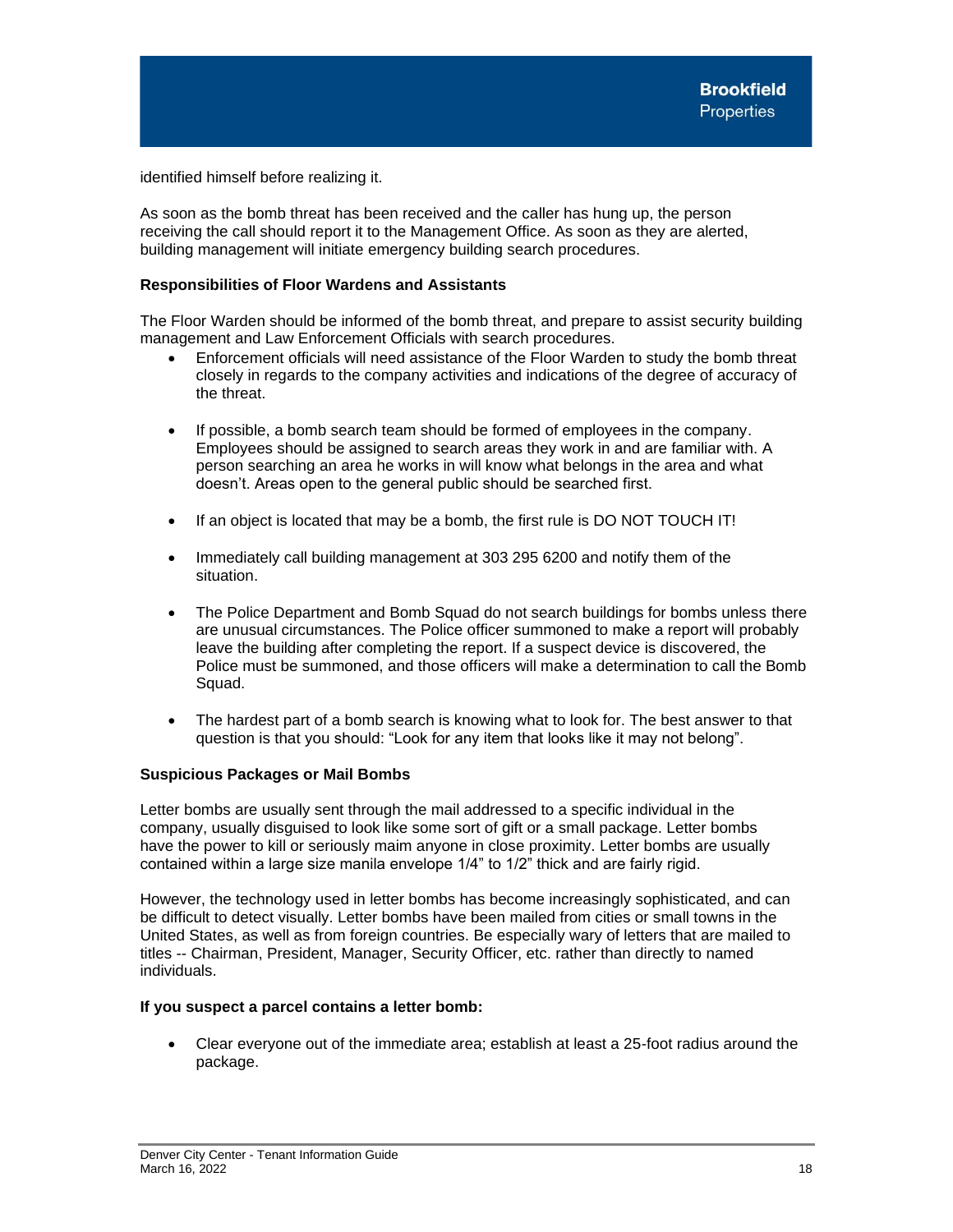- Notify the police at 911 and Building Management at 303 295 6200.
- DO NOT HANDLE IT UNDER ANY CIRCUMSTANCES.
- DO NOT ATTEMPT TO DEACTIVATE IT YOURSELF.

# <span id="page-20-0"></span>**Civil Disturbance**

Should a riot or civil disturbance start outside the Building, the security guards will immediately lock all entrances to the building. The police will be notified. We will keep you informed. If a disturbance should occur in the main lobby, all elevators will be turned off at the first floor and the police will be summoned.

Civil disturbances are not easily categorized. Depending on the organization responsible for the disturbance, they may range from calm groups of picketers to violent destructive mobs. Frequently, calm groups escalate to violent mobs. Eliminating the threat of violence and destruction is the goal of this section. Often, political interest groups, disgruntled employees and striking employees will let it be known that they intend to demonstrate, picket, etc., at a certain location. Should you receive such information, please communicate it to the Brookfield Properties Management Office immediately. It is recommended that tenants develop their own Civil Disturbance Action Plan to inform and safeguard their employees.

In the event of a disturbance, the following procedures should be followed:

- Call the Police and state:
- Your name and company name.
- Location of the disturbance.
- Size of the group.
- Type of demonstration.
- Call the Brookfield Properties Management Office at 303 295 6200 with the same information.
- Instruct employees to avoid communicating with the demonstrators, antagonizing the demonstrators or aggravating the situation in any way.

The necessity of evacuating is not probable; however, should evacuation be deemed necessary by the tenant, assistance will be given to the tenant by the building's Emergency Action Team.

# <span id="page-20-1"></span>**Elevator Malfunction**

The Elevators at Denver City Center have recently been modernized to increase performance, dependability and to comply with new building codes. Even with these improvements the elevators may malfunction on occasion. Should this occur, please follow these directions.

- Remain calm.
- First try pushing the "door open' button, indicated by the arrows pointing away from the button. If this works and you are released, please inform building management or security of the problem you experienced.
- If the door open button does not work, push the emergency call button near the bottom of the button panel. That will connect you to an officer at the security desk via intercom.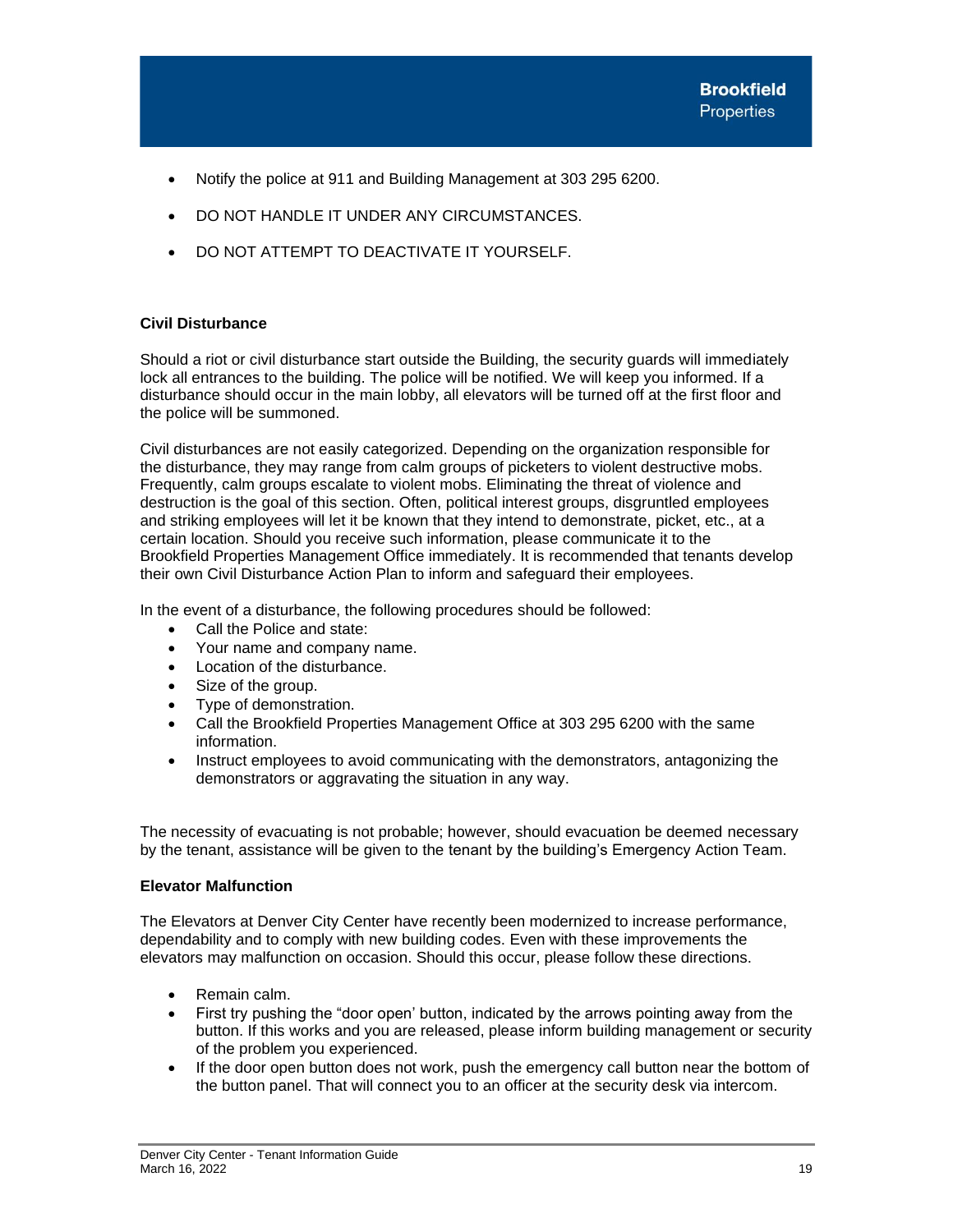- Please relay any important information to the security officer. Let them know if there is a medical emergency or if there is someone you would like them to contact. If you get disconnected you will need to push the button again.
- Security will immediately contact the elevator company to dispatch an elevator technician to release you as quickly as possible. They will also remain in contact with you until you are released.

In the event of a power outage, elevators will continue to operate using our emergency power generator. Should an outage occur, elevator lights will remain on, but the car itself will temporarily cease moving. Each elevator will automatically return to the lobby, their doors will open, and they will remain inoperable until the power has been restored.

IN THE EVENT OF A FIRE, ELEVATORS MUST NOT BE USED FOR EVACUATION. USE THE STAIRWELLS.

# <span id="page-21-0"></span>**Fire and Life Safety Systems**

# <span id="page-21-1"></span>**707 17th St. Fire and Life Safety Systems**

A modern high-rise building has hundreds of occupants and represents a complex community. It is now agreed that total evacuation of a building is generally the preferred response to be taken in an alarm.

Evacuation is the appropriate response in buildings such as Denver City Center that meet the criteria of required safety features covered below.

The major hazard to occupants in a fire is smoke. Smoke is responsible for 85% of all fire deaths, which is more than all other causes combined (i.e. burns, falls, explosions, heart attacks, etc.).

The controls for the firefighter that interface with the Fire/Life Safety systems are located in the Fire Command Center (FCC) on the street level of the building. The Security Desk that is also located on the street level is staffed 24 hours a day. The security personnel at this desk are responsible for the following:

- Assisting the Fire Department and building management during emergencies.
- Monitoring the elevator systems and communications.
- Identifying and issuing badges to authorized vendors that enter the building.
- Communications dispatching between security and building management. Also with tenants via the Public Address System.

# **Fire Detection Features**

- Smoke Activate Smoke detectors are located in electrical closets, switch gear rooms, air handling ducts, all mechanical areas, elevator shafts, common corridors and elevator lobbies.
- Person Activated Fire alarm pull stations are located adjacent to each fire stairwell access door.
- Fire/Heat Activated Each floor of the building has a water flow switch for the fire sprinkler zone on that floor. When a sprinkler head is activated and water begins to flow through the pipe, a flow switch will activate the alarm.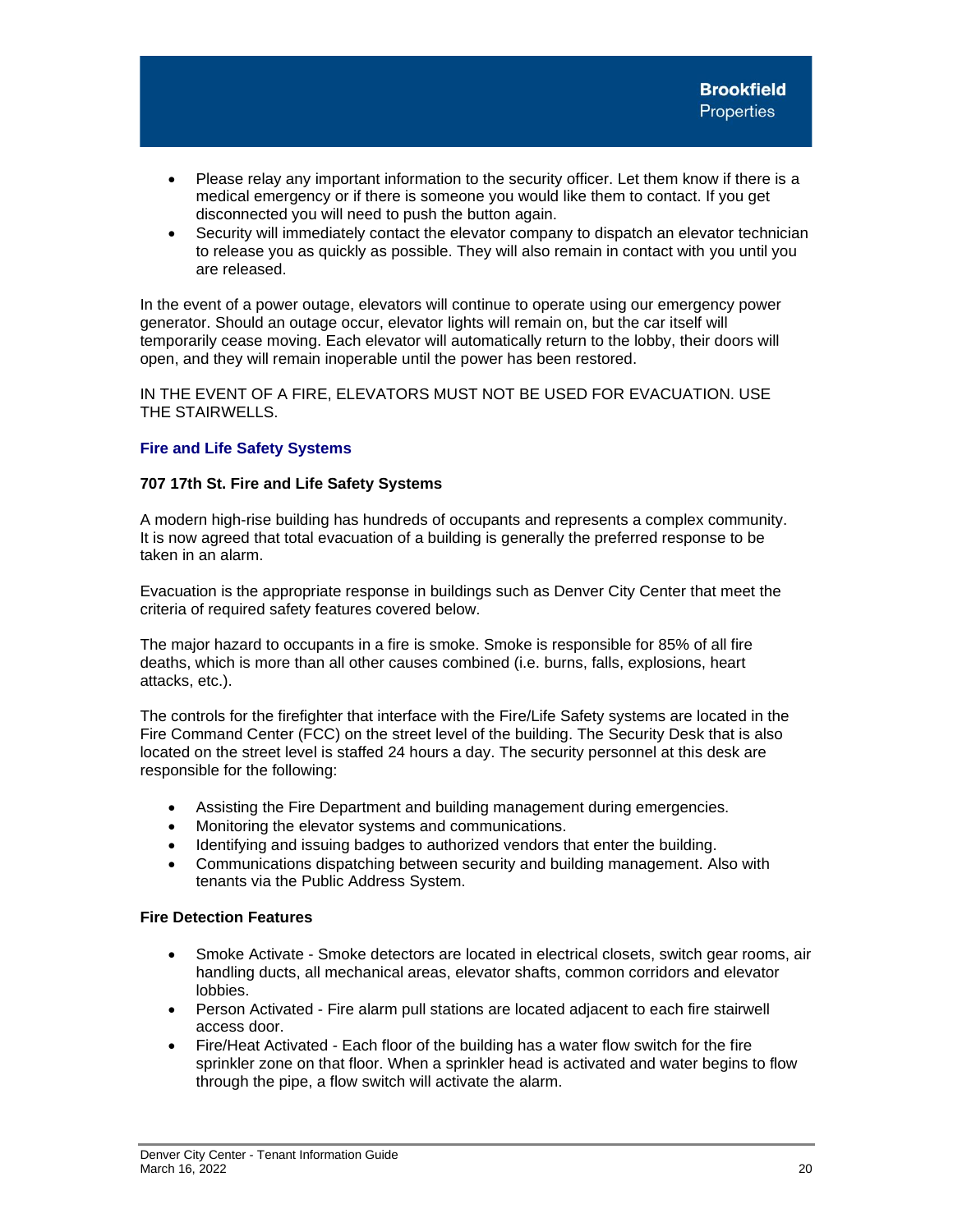# **Fire Suppression Features**

- The building construction incorporates fire-rated doors and walls to maintain critical separation to slow the spread of smoke and fire.
- A steel cabinet is located by each of the two fire stairwells. Each cabinet contains a Fire
- Department hose connection to the wet standpipes that run the entire height of the building.
- An ABC type fire extinguisher is located in the same steel cabinet located by each fire stairwell.
- A fire pump supplies water to the fire sprinklers in all sprinkler areas and hose valves throughout the building.
- Upon activation, affected sprinkler heads will release water to extinguish a fire.
- Emergency power is provided by a diesel-driven emergency generator that supplies power to the fire alarm systems and equipment, fire pumps, smoke control fans and dampers, emergency lighting and limited elevator service.

# **Life Safety Features**

- Visual alarms (strobes) are located in all common areas of the building lobbies, common corridors, restrooms and tenant areas.
- The public address system provides communications throughout the building via speakers located in elevator lobbies, common corridors, stairwells, mechanical rooms and other tenant locations.
- Fireman's Communication System phone jacks are located throughout the building in elevators, elevator lobbies, adjacent to the fire alarm pull stations outside of every fire stairwell, and in freight elevator vestibules to provide firefighters with two-way communication with the Fire Command Center.
- Rescue assistance intercoms are located on every 5th floor in the emergency stairwells.
- Each elevator is equipped with an intercom system, as well as a speaker connected to the public address system.
- Denver City Center is equipped with a smoke control system that provides floor and stairwell pressurization and smoke exhaust automatically in the event of an alarm. These systems are designed to exhaust smoke from the fire floor while pressurizing other areas to prevent smoke infiltration.
- Upon alarm activation, all elevators are automatically called to the street level, or to an alternate floor in the event of an alarm on the street level.
- Upon alarm activation, all electro-magnetic locks in the building automatically unlock allowing unrestricted egress.
- Denver City Center is constructed with two fire stairwells, constructed of concrete and steel that provide a protected means of exiting the building in an emergency. These stairwells are equipped with emergency lighting connected to the emergency generator.

# <span id="page-22-0"></span>**Johns Manville Plaza Fire and Life Safety Systems**

A modern high-rise building has hundreds of occupants and represents a complex community. It is now agreed that total evacuation of a building is generally the preferred response to be taken in an alarm.

Evacuation is the appropriate response in buildings such as Johns Manville Plaza that meet the criteria of required safety features that will be covered in this section.

The major hazard to occupants in a fire is smoke. Smoke is responsible for 85% of all fire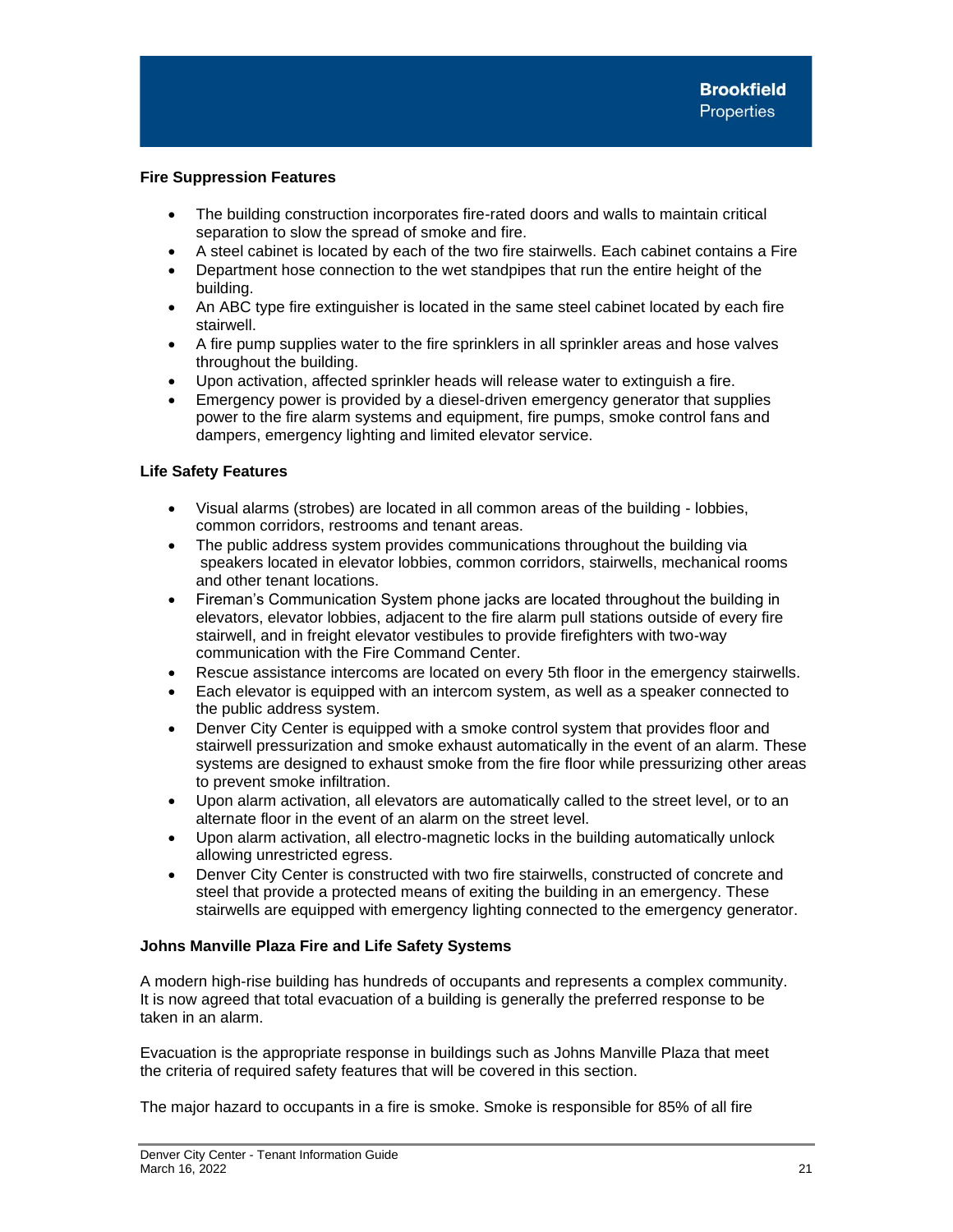deaths, which is more than all other causes combined (i.e. burns, falls, explosions, heart attacks, etc.).

The controls for the firefighter that interface with the Fire/Life Safety systems are located in the Fire

Command Center (FCC) on the street level of the building. The Security Desk that is also located on the street level is staffed 24 hours a day. The security personnel at this desk are responsible for the following:

- Assisting the Fire Department and building management during emergencies.
- Monitoring the elevator systems and communications.
- Identifying and issuing badges to authorized vendors that enter the building.
- Communications dispatching between security and building management. Also with tenants via the Public Address System.

# **Fire Detection Features**

- Smoke Activate Smoke detectors are located in electrical closets, switch gear rooms, air handling ducts, all mechanical areas, elevator shafts, common corridors and elevator lobbies.
- Person Activated Fire alarm pull stations are located adjacent to each fire stairwell access door.
- Fire/Heat Activated Each floor of the building has a water flow switch for the fire sprinkler zone on that floor. When a sprinkler head is activated and water begins to flow through the pipe, a flow switch will activate the alarm.

# **Fire Suppression Features**

- The building construction incorporates fire-rated doors and walls to maintain critical separation to slow the spread of smoke and fire.
- A steel cabinet is located by each of the two fire stairwells. Each cabinet contains a Fire Department hose connection to the wet standpipes that run the entire height of the building.
- An ABC type fire extinguisher is located in the same steel cabinet located by each fire stairwell.
- A fire pump supplies water to the fire sprinklers in all sprinkler areas and hose valves throughout the building.
- Upon activation, affected sprinkler heads will release water to extinguish a fire.
- Emergency power is provided by a diesel-driven emergency generator that supplies power to the fire alarm systems and equipment, fire pumps, smoke control fans and dampers, emergency lighting and limited elevator service.

# **Life Safety Features**

- Visual alarms (strobes) are located in all common areas of the building lobbies, common corridors, restrooms and tenant areas.
- The public address system provides communications throughout the building via speakers located in elevator lobbies, common corridors, stairwells, mechanical rooms and other tenant locations.
- Fireman's Communication System phone jacks are located throughout the building in elevators, elevator lobbies, adjacent to the fire alarm pull stations outside of every fire stairwell, and in freight elevator vestibules to provide firefighters with two-way communication with the Fire Command Center.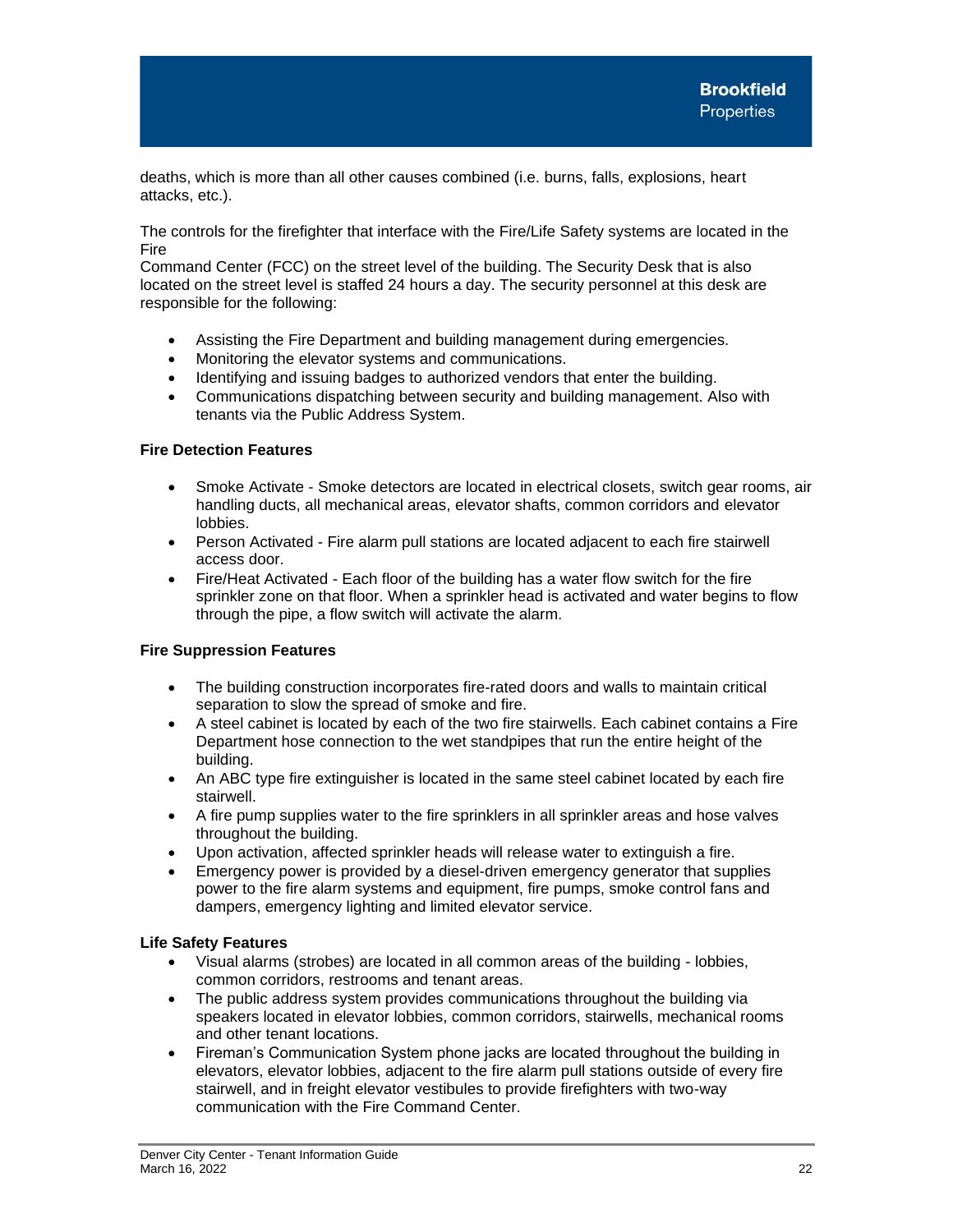- Rescue assistance intercoms are located on every 5th floor in the emergency stairwells.
- Each elevator is equipped with an intercom system, as well as a speaker connected to the public address system.
- Johns Manville Plaza is equipped with a smoke control system that provides floor and stairwell pressurization and smoke exhaust automatically in the event of an alarm. These systems are designed to exhaust smoke from the fire floor while pressurizing other areas to prevent smoke infiltration.
- Upon alarm activation, all elevators are automatically called to the street level, or to an alternate floor in the event of an alarm on the street level.
- Upon alarm activation, all electro-magnetic locks in the building automatically unlock allowing unrestricted egress.
- Johns Manville Plaza is constructed with two fire stairwells, constructed of concrete and steel that provide a protected means of exiting the building in an emergency. These stairwells are equipped with emergency lighting connected to the emergency generator.

The following information pertains to the emergency power and life safety systems and the various components associated with these systems.

- The emergency power system is solely for the support of critical system to ensure the safety and welfare of the occupants within the confines of the building. The systems supported by emergency power are: Emergency Lighting, Fire Pumps, Fire Jockey Pumps, Fire Alarm System, Stairwell Pressurization and Smoke Exhaust Fans, and Elevator Control Systems.
- The power distribution is comprised of two separate feed sources and an automatic transfer switch. The first source is the electric service from Xcel Energy providing "Normal Emergency" power. The second source is the electric power produced by the building's emergency back-up generator providing "Emergency" power. The automatic transfer switch monitors the "Normal Emergency" power source, for constant and consistent voltage.
- Life Safety System Test and Inspection: The life safety equipment is tested on a routine basis and maintained per manufacturer specification. The following outlines the equipment and test and inspect frequencies.
- Fire Pumps: Daily inspections are conducted and logged on the daily fire pump log form during the morning start-up tour. The pumps are visually inspected and the Pressures logged. The pump control panels are inspected for proper control and automatic configuration and logged. Weekly testing is conducted and logged on the weekly fire pump form. Testing includes starting the pumps, logging pressures, visual inspection of the packing glands, and pump operation. Preventative maintenance is conducted per OEM requirements and scheduled monthly, quarterly, semi-annual, and annually. Tasks are created through the Aware Manager Preventative Maintenance program and the tasks are documented and filed in the equipment file. A certified contractor per NFPA guidelines tests the fire pumps and associated controls annually per NFPA guidelines.
- Fire Jockey Pumps: Daily inspections are conducted and logged on the daily fire pump log form during the morning start-up tour. The pumps are visually inspected and the Pressures logged. The pump control panels are inspected for proper control and automatic configuration and logged. Weekly testing is conducted and logged on the weekly fire pump form. Testing includes starting the pumps, logging pressures, visual inspection of the packing glands, and pump operation. Preventative maintenance is conducted per OEM requirements and scheduled monthly, quarterly, semi-annual, and annually. Tasks are created through the Aware Manager Preventative Maintenance program and the task are documented and filed in the equipment file.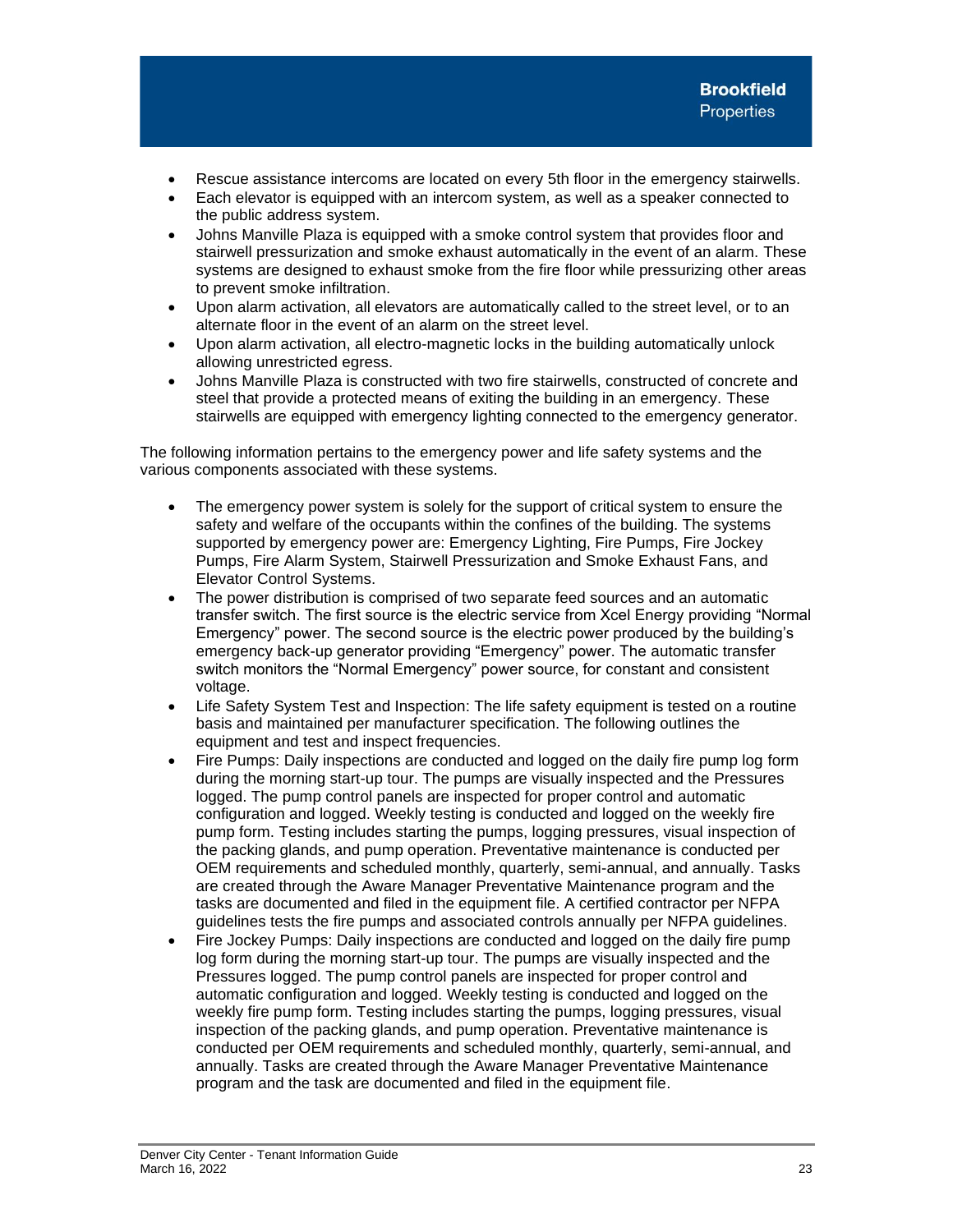• Generators: Daily inspections are conducted and logged on the daily generator log form during the morning start-up tour. The generators are visually inspected and the conditions logged. The generator control panels are inspected for automatic operation and the fuel monitoring and storage tanks are inspected and logged. Weekly testing is conducted and logged on the weekly generator test form. Testing includes operating the generator, loading to 80% of generator capacity, logging various gauges, and operating conditions. Preventative maintenance is conducted per OEM requirements and scheduled monthly, quarterly, semi-annuals, and annual tasks are created through the Aware Manager Preventative Maintenance program and these tasks are documented and filed in the equipment file. A certified contractor tests the generator and associated controls annually.

The Buildings' emergency generator capacity is rated at 350kw at 4,160 volts, 3ph, 4 wire, and 60 Hz.

• Life Safety Fans: The life safety fans consist of stairwell pressurization fans (58-1, 58-2, P1-8, and P1-9) smoke exhaust fan (58-3), and the lobby/atrium exhaust fan (FM-3). The stairwell pressurization and smoke exhaust fans operate upon any active fire alarm throughout the building. The lobby/atrium fan will operate when at least two device alarms are activated in the lobby or west wing.

Life Safety System Testing: on a daily basis the stairwell pressurization and smoke exhaust fan controls are inspected for automatic control and logged on the startup forms. On a weekly basis the fans are tested and operated from the lobby FCC and logged on the weekly life safety fan test form. Preventative maintenance is conducted on a bi-monthly, quarterly, semi- annual, and annually.

- Fire Alarm System: The fire alarm system is designed to provide both monitoring and activation sequencing upon the activation of smoke and heat detectors and water flow switches.
- Fire Alarm System Test and Inspections: The fire alarm panel is checked daily by Engineering and logged and three times per day by security. The checks conducted are for any points that are active, disabled, or in trouble condition and status condition of the fire alarm panel and fan control panel. A flow and tamper test is conducted quarterly by Engineering. A certified contractor on an annual basis conducts a building wide test of the main fire alarm panel, remote panels, and all reporting and activating devices.

# **Fire Prevention**

Do not accumulate quantities of discarded files or other paper trash in your office or storage area. Pay special attention to housekeeping in those departments that produce quantities of debris, such as duplication machines, mailing and receiving rooms.

Do not store large quantities of flammable solvents, duplicating fluids, or other combustible fluids. Keep electrical appliances in good repair. Report unsafe conditions to the building office. When furnishing an office, consider the fire potential of materials used in large amounts, like overstuffed chairs, settees, couches or anything that could become a combustible item. Such furnishings should be flame proofed.

Where potential for fire is especially high, such as supply rooms, tenants may wish to consider installing additional fire extinguishers.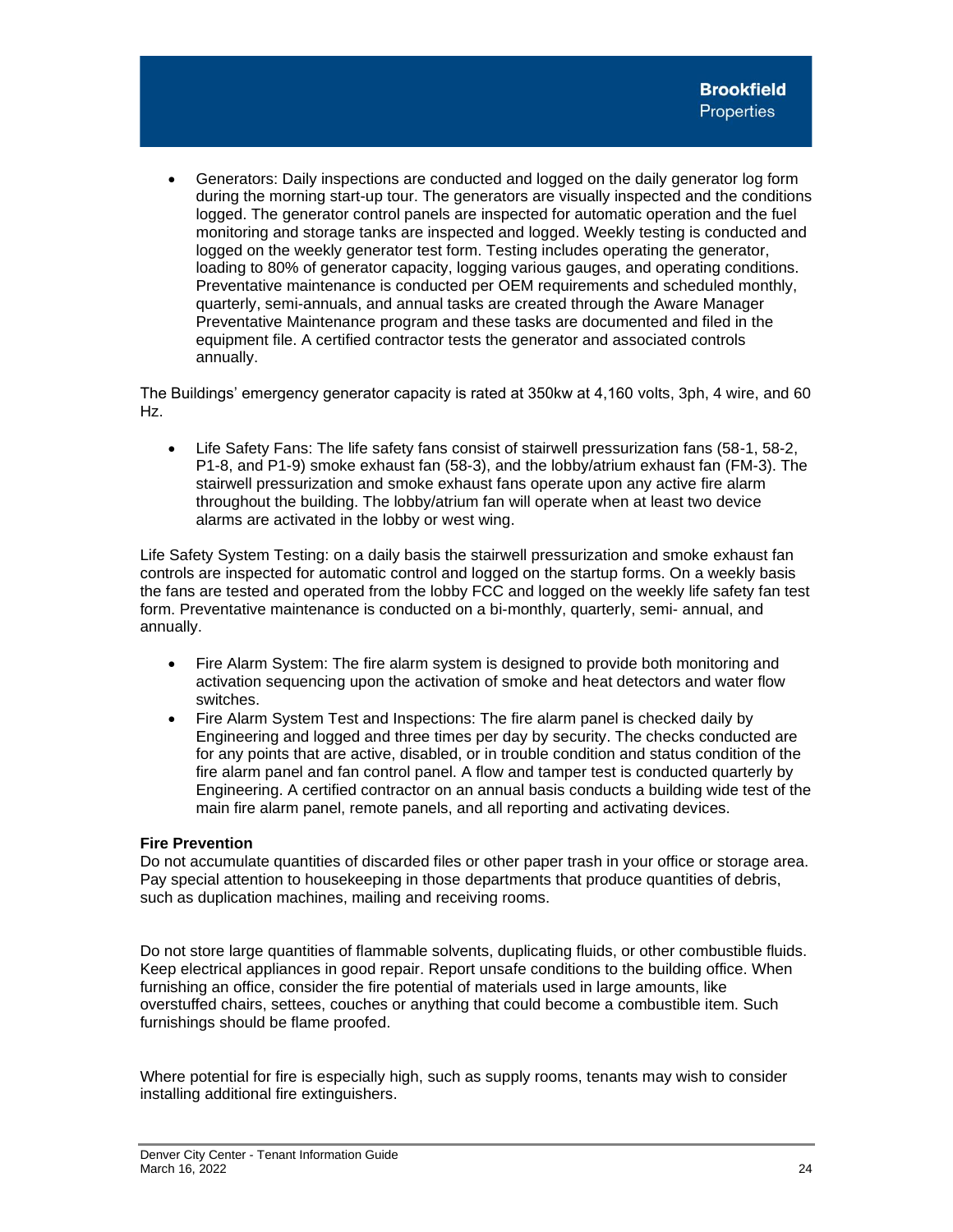# **Fire Emergency**

IF YOU DISCOVER A FIRE, you should remain calm and:

- 1. Pull the nearest fire alarm. Alarms are located in the corridors adjacent to the stairwells.
- 2. Call 911 from a safe location.
- 3. Evacuate or relocate and assist all others in the immediate area.
- 4. Close doors behind you to isolate fire.
- 5. Proceed to stairwells and listen for instructions. NEVER use the elevators.

6. Be cautious when opening doors so as not to spread the fire. Touch any door to see if it is hot before opening.

# <span id="page-26-0"></span>**Flooding**

In the event of a flood that may cause damage to tenant property or affect the normal operation of the Building, designated tenant representatives will be contacted by Building Management personnel, regardless of the time of day.

The first priority is to ensure that no personal injury occurs as the result of a flood. The second priority is to discover the cause and prevent or minimize additional flooding. Once the flooding has been contained, clean-up operations will be commenced. Tenants will

need to contact their insurance carrier for any damage to their property.

# **707 17th St. Flooded Building**

In the event of a flood that may cause damage to tenant property or affect the normal operation of the building, designated tenant representatives will be contacted by the Management Office, regardless of the time of day.

The first priority is to ensure that no personal injury occurs as the result of a flood. The second priority is to discover the cause and prevent or minimize additional flooding.

Once the flooding has been contained, clean-up operations will commence. Tenants need to contact their insurance carrier for any damage to their property.

- In the event of a flood from external or internal sources, building services may be interrupted. Flooding can cause great harm to electrical equipment that serves the building and can disrupt the sanitary water supply.
- In the event of an actual flood or should the sprinkler system release within the building, evacuate the area to a safe and dry place.
- Notify the Management Office immediately of the location of the flood and probable cause.

# **Johns Manville Plaza Flooded Building**

• In the event of a flood from external or internal sources, building services may be interrupted. Flooding can cause great harm to electrical equipment that serves the building and can disrupt the sanitary water supply.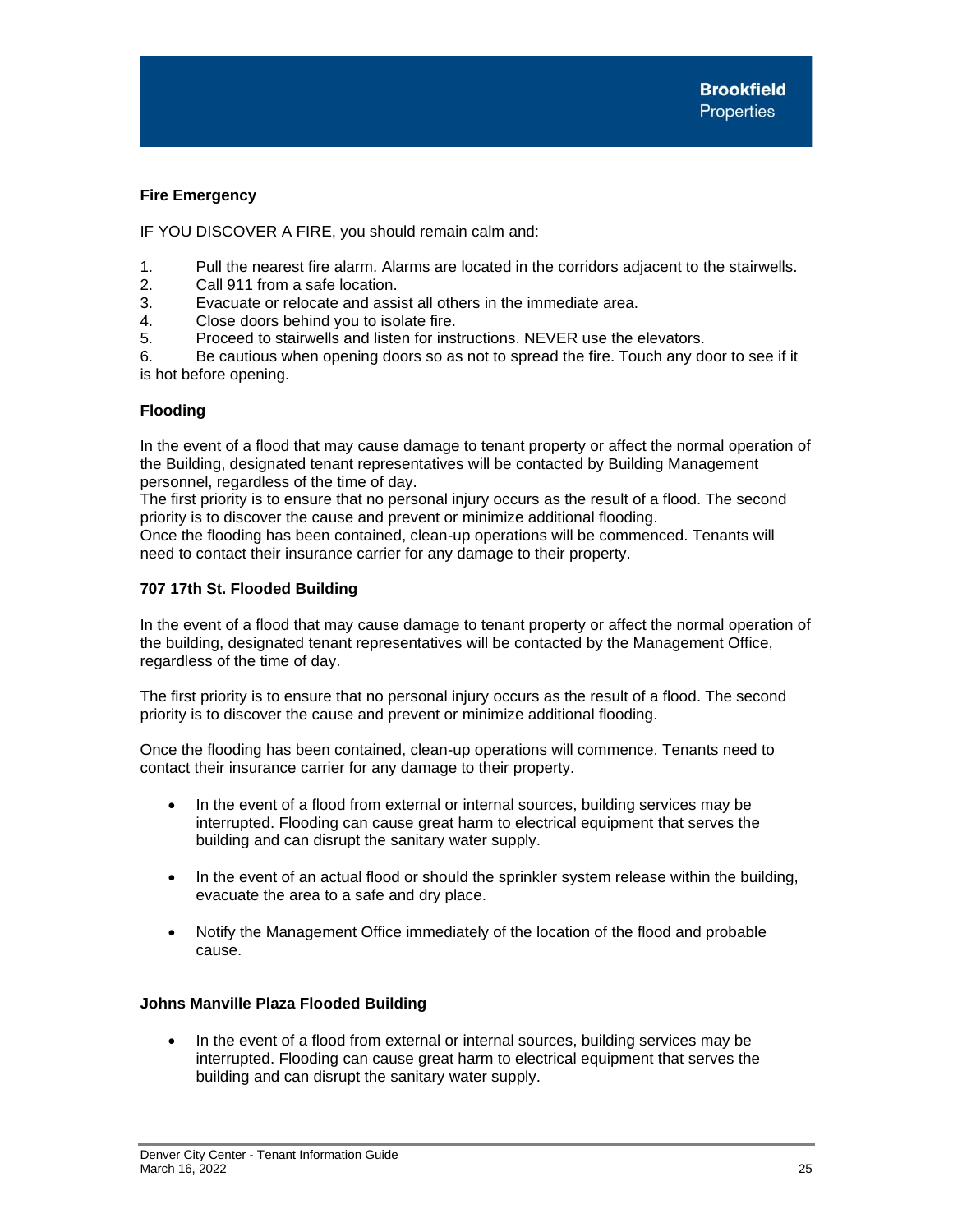- In the event of an actual flood or should the sprinkler system release within the building, evacuate the area to a safe and dry place.
- Notify building management immediately of the location of the flood and probable cause.

# <span id="page-27-0"></span>**Homeland Security**

Brookfield Properties recommends that each tenant have an emergency action plan in place to help their employees prepare for, and react quickly to, a regional emergency, including terrorist attacks. Click on the links below to access a variety of resources that aid in preparing for a regional emergency.

Department of Homeland Security:<https://www.dhs.gov/> Federal Emergency Management Agency:<https://www.fema.gov/> American Red Cross:<http://www.redcross.org/>

Center for Diseases Control and Prevention Emergency Preparedness and Response: <https://www.cdc.gov/>

Local media outlets will provide important information during an emergency situation.

# <span id="page-27-1"></span>**Medical Emergency**

In the event that an accident or illness befalls one of your employees, or a visitor to your office area, please:

- 1. Call Emergency Services at 911.
- 2. Provide the Emergency Dispatcher with the following information:
	- Your name
	- Your Building's name and address
	- Your specific floor number, and the exact location of the emergency
	- Any pertinent details of the accident or illness
- 3. Do not move the injured/ill person. Attempt to make them as comfortable as possible.
- 4. If feasible, send someone to meet the emergency unit upon its arrival at the elevator lobby on your floor.
- 5. Call the Building Security. For 707 17th Street call 303 295 0335 and for Johns Manville Plaza call 303 292 3398.
	- Inform security that you have called 911 and briefly describe the nature of the emergency.
- 6. Call Building Management at 303 295 6200.
- 7. The emergency unit will be with you shortly and will administer all necessary medical assistance.
- 8. Determine, if possible:
	- Name, address and age of injured/ill person
	- The nature of the problem, as best you can surmise
	- All known allergies and current medications taken by the individual
	- A local doctor

The Management, Engineering and Security staff will do all we can to ensure the patient's comfort while awaiting the arrival of the medical rescue team. Although we assume no liability for our assistance, we strongly encourage Tenants and employees to become familiar with First Aid, as well as the contact information and protocol used to alert emergency services.

# <span id="page-27-2"></span>**Power Failure**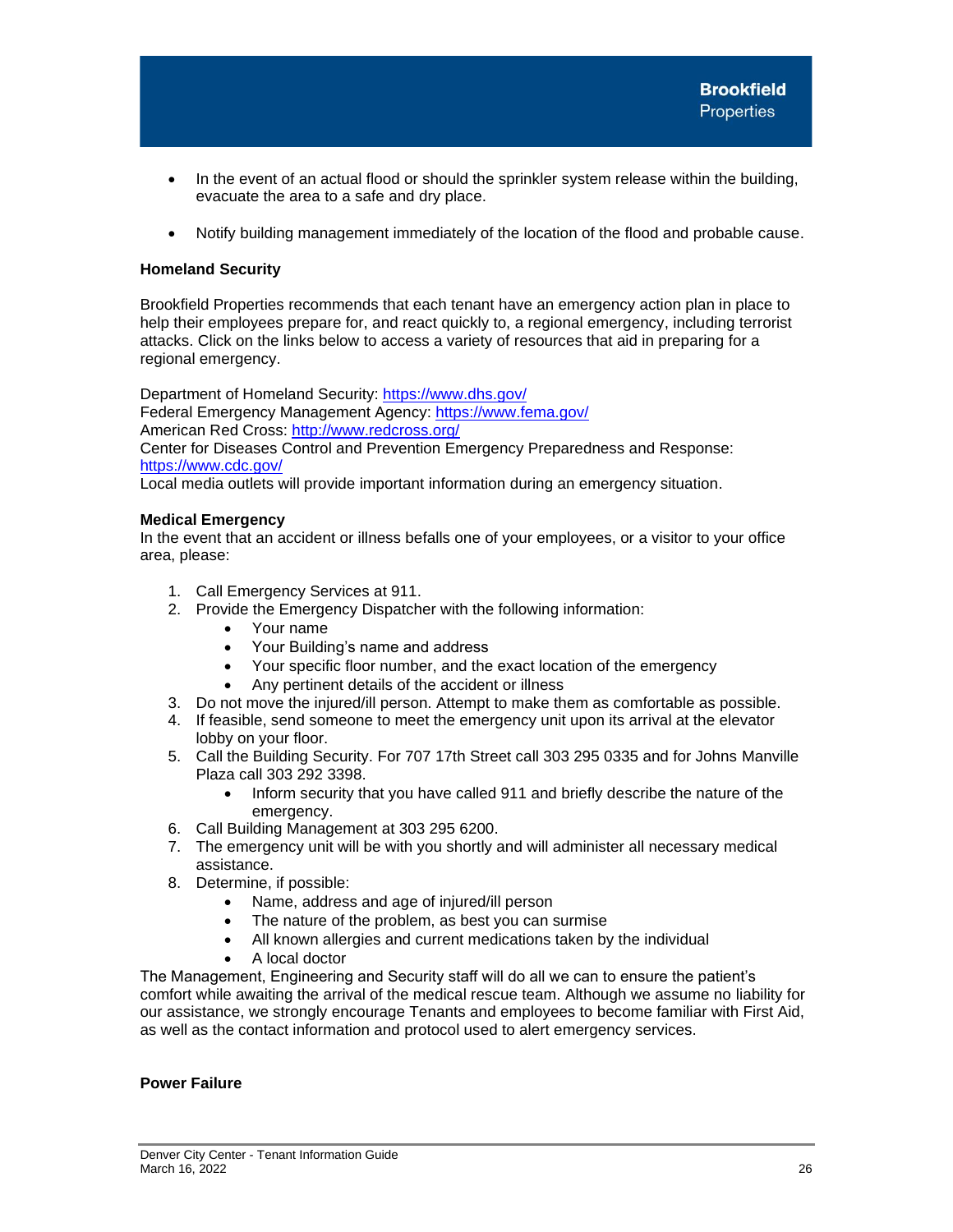Denver City Center has emergency generators. In the event of power failure, these generators will provide emergency power for certain basic building functions. Those functions include:

- Activating emergency lights on each floor throughout the Building, including all Exit signs.
- Activating all stairwell lighting.
- Activating the Building's emergency Fire, Life and Safety Systems as well as the Building's communication systems.
- Recalling all elevators to the ground floor lobby. (One elevator will remain operative for use by security to assist handicapped persons or to take service crews and equipment into the Building, as needed.)

It is seldom necessary to evacuate the Building during a power failure. Unless you are directed to do so through the emergency communication system, please remain in your offices. Please DO NOT CALL the Building Management Office unless you need to notify us of the location of a disabled employee.

# <span id="page-28-0"></span>**Severe Weather and Natural Disasters**

The U.S. Weather Service reports the movement of severe weather that may present a threat to metropolitan area. Tenants have the choice of evacuating or remaining in the Building during a severe weather alert. If your company decides to evacuate the Building, notify the Incident Commander of your intention to do so. If an early alert is given by the U.S. Weather Service and a decision is made to remain in the Building, certain steps can be taken to prepare for the severe weather.

Tenants should maintain an inventory of first aid and emergency supplies to be used during severe weather. Notify the Building Management Office of all leaks, fires, and structural or other damage during or after the storm.

If informed by the U.S. Weather Service that severe weather is imminent, follow the steps below:

- Move to core areas of the Building
- Take cover in an interior hallway
- Stay away from doors and windows
- Close perimeter doors behind you

# <span id="page-28-1"></span>**Tornado**

Tornados are a potential threat from April through September in the Denver metro area and could cause electrical and power to be disrupted. The U.S. Weather Service reports the movement of storms that may present a threat to the Denver area. The U.S. Weather Service may place the Denver metro area on alert with a tornado watch or tornado warning, the difference between the two alerts are outlined below.

- When a tornado WATCH is announced, this means that tornadoes are expected in, or near the Denver metro area. Keep your radio or television tuned to a local station for information and advice from your local government and the weather service. Also keep watching the sky. If you see any revolving, funnel shaped clouds, report them to the local authorities by dialing 911.
- When a tornado WARNING is issued, it means that a tornado has actually been sighted, or has been Indicated by radar, and this or other tornadoes may strike in yourvicinity.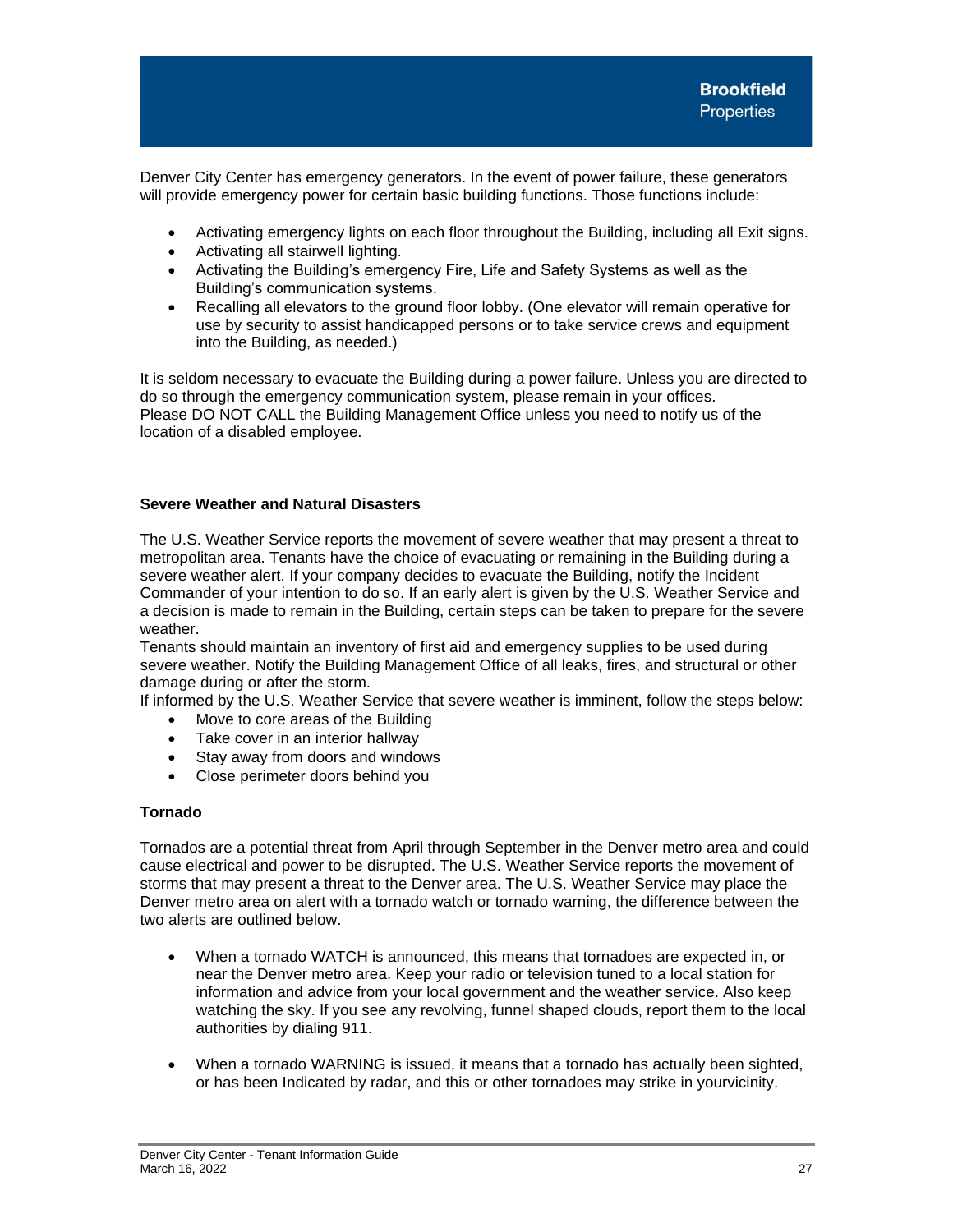Public warning will come over the radio, TV, or by five-minute steady blasts of siren by the Civil Defense warning system.

An announcement shall be made by using the public address system to warn tenants that a tornado warning/watch has been issued for the Denver metro area, and that it is advisable to have all tenants move to a safe location in the building away from the exterior glass and not to exit the building until the threat has passed and an all clear is given.

The bathrooms and stairway areas of all the building's levels will provide the best protection in a tornado. If you hear a Civil Defense siren and/or tornado advisory announcement in the building, please proceed to one of those areas.

After the storm, please report all safety hazards such as exposed wiring, broken glass, etc., to the Brookfield Properties Management Office. The building's Emergency Action Team will conduct a thorough search for safety hazards and repairs will be made as quickly as possible. Please check with the management office or Security Desk before leaving the building, as it may not be safe outside of the building due to falling debris and/or glass from other buildings.

# <span id="page-29-0"></span>**Threatening Person and Armed Intruder**

- Immediately report any situation involving a threatening person to the Denver Police Department by calling 911. Also notify the Building Management Office.
- Provide as much information as possible including a physical description of the person(s) and their location. Also, the statements made by said Person(s) and if they are armed.
- Also, report the presence of any suspicious individuals in or about the property to Property Management. A physical description of the person and the location they were last seen will also be essential information to communicate.

# <span id="page-29-1"></span>**Toxic Hazards**

If there is a toxic spill or exposure, proceed immediately to an area where you are no longer exposed and call 911. Give Building address, floor and phone number, and what type of spill has occurred. Take appropriate action to contain the hazard, close doors behind you, and always follow all safety procedures when working with toxic materials.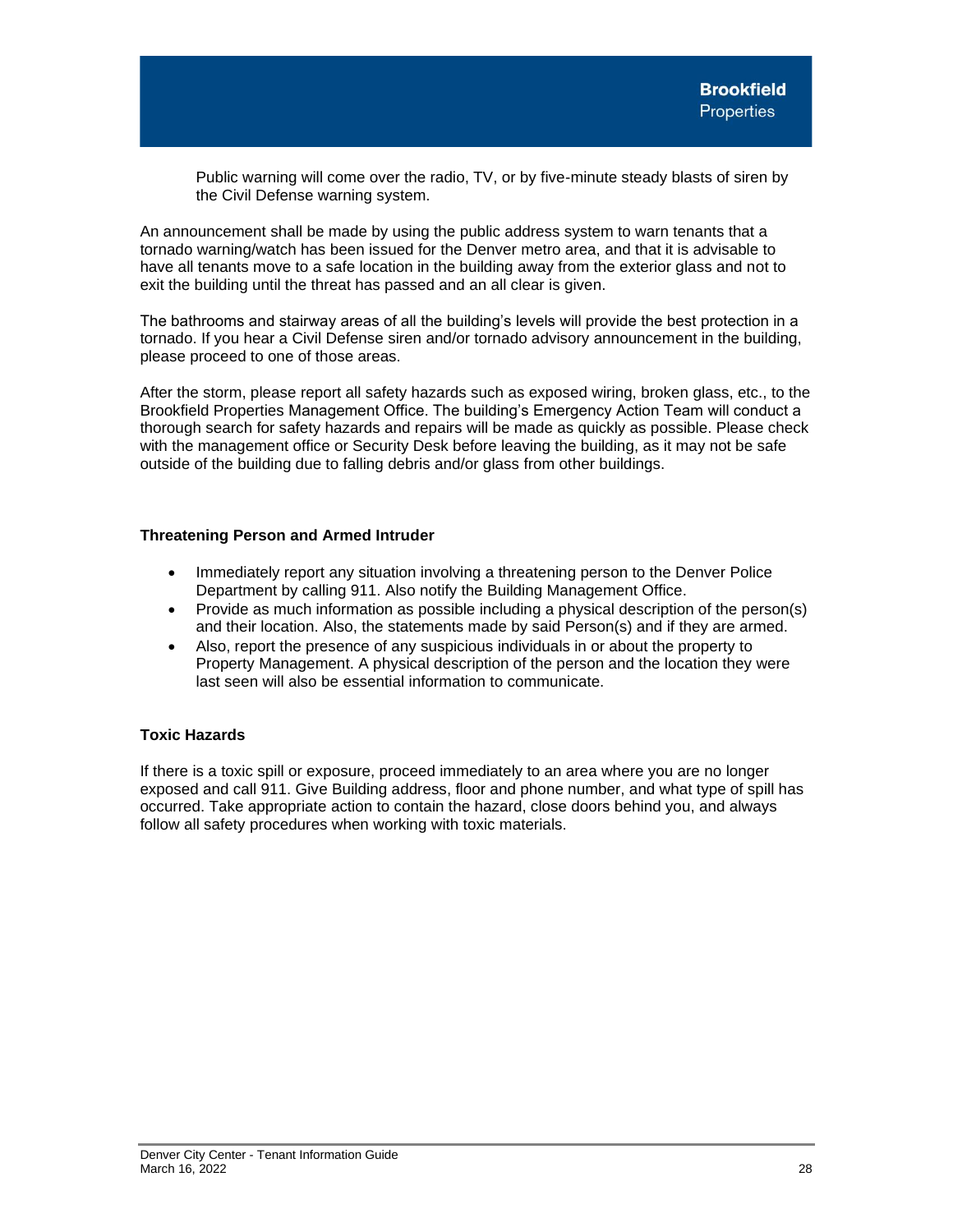# <span id="page-30-0"></span>**Housekeeping**

# **Janitorial**

Cleaning service is provided five nights a week, Monday through Friday. Carpets will be vacuumed, unobstructed surfaces dusted, and trash will be emptied. If trash is to be disposed of and is not in wastebaskets, then please inform the cleaning personnel by leaving a large note on such items marked TRASH and or BASURA. Please DO NOT leave items that are not trash on top or near wastebaskets that might be misconstrued as garbage. If you have special cleaning needs, such as carpet shampooing, then contact the Building Management office at 303 295 6200. Special cleaning services can be arranged at tenant expense.

Please contact the Service Request System at www.axiistenantapp.com[/tenant-service-request](http://www.mybrookfield.app/tenant-service-request-us/)us/

# **Maintenance Requests**

Denver City Center utilizes a web-based tenant request system calle[d Angus Anywhere.](https://www.ng1.angusanywhere.com/Tenant/Default.aspx?CompanyName=Trizec&WebsiteName=Brookfield) This is a user-friendly application that requires login credentials that tenants can access from the convenience of their desk using an Internet browser. Angus enables you to enter and track all services requested, view the status of your requests at anytime from anywhere and to view and download billable request detail information. Please contact the Building Management Office to learn how to become an Angus user for your organization.

Maintenance requests or requests for service of any kind can be made by clicking [here.](https://www.ng1.angusanywhere.com/Tenant/Default.aspx?CompanyName=Trizec&WebsiteName=Brookfield)

Engineering and maintenance personnel are available Monday through Friday (excluding holidays) from 8:00 a.m. to 5:00 p.m. For emergency maintenance after normal business hours, please contact the Denver City Center Security Desk at 303 295 0335 for 707 17th Street or 303 292 3398 for Johns Manville Plaza. This phone is answered 24 hours daily.

Some maintenance requests may require the use of an outside vendor. For those items the engineering staff will send an authorization request through Angus for tenant approval. Once the request for tenant authorization is approved the vendor will be dispatched to complete the work order. This process can also be used for smaller items such as additional electrical outlets, plumbing repairs to private sinks and other such requests. You will be billed on your rental statement when the work is complete.

# <span id="page-30-1"></span>**Heating, Ventilating and Air Conditioning (HVAC)**

Denver City Center furnishes air conditioning and heating services during the normal hours of operation. Unless otherwise stated in your lease agreement, these hours are considered 7:00 a.m. to 6:00 p.m., Monday through Friday, and from 8:00 a.m. to 12 noon on Saturdays. Saturday daytime HVAC is available "on request" by 3:00 pm the Friday prior.

Air conditioning and heating services during the evening, Saturday afternoons, Sundays and holidays are considered "after-hours air" and are provided at Tenant's expense upon request only. After-hours air must be requested through the Angus Work Order system or through the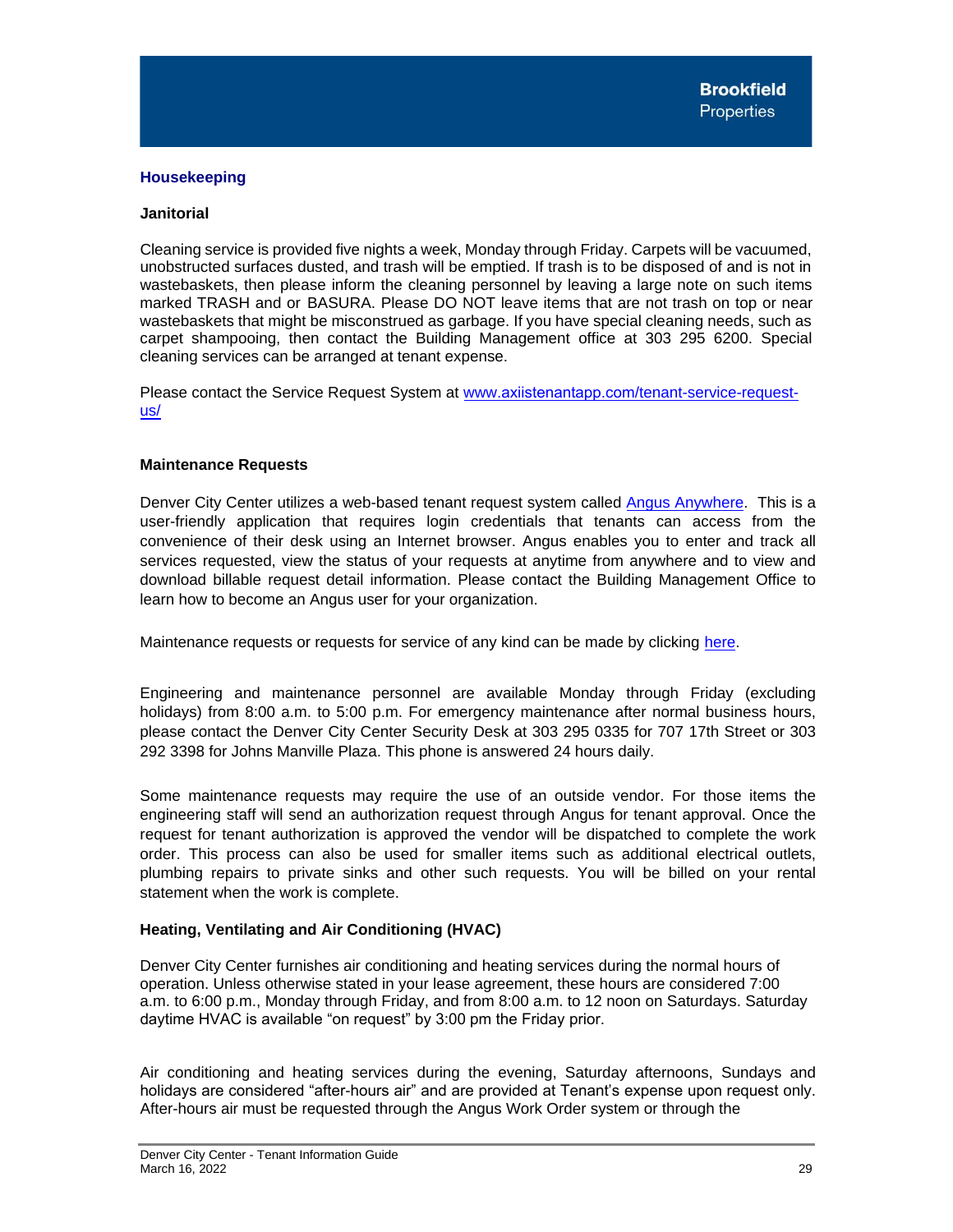Brookfield Properties Management Office at 303 295 6200, Monday through Friday and no later than 3:00 p.m. on the evening required.

In an emergency, air may be requested after hours by calling 707 17th Street Security Desk at 303 295 0335 or for Johns Manville Plaza 303 292 3398. You must allow 90 minutes for a building engineer to program this emergency request, additional charges will apply. Including, any overtime labor costs.

Only licensed engineers are permitted to operate or control mechanical equipment. Security personnel are not permitted to operate equipment. If at any time during standard hours of operation, it is felt that suite temperatures require adjustment, please call the Brookfield Properties Management Office for engineering assistance. There are no adjustments available after hours. Under no circumstances should a tenant attempt to regulate the thermostat.

The use of space heaters is also expressly prohibited by The City of Denver Fire Code.

After hours HVAC is available upon request. Submit the AFTER HOURS HVAC work order through the Angus Work Order system twenty-four hours in advance. After hours HVAC and lighting can be requested ahead of time for after regular business hours.

# <span id="page-31-0"></span>**Elevator Service**

Elevator service is available 24 hours a day. After normal business hours, you must use your access card to access the elevators at the lobby level. If an elevator fails to operate properly, please notify the Brookfield Properties Management Office or Denver City Center Security immediately.

If for some reason an elevator does malfunction and you are detained inside the elevator cab, remain calm. Modern elevator technology makes it virtually impossible for the elevator to fall. There is no physical danger in a stalled elevator, only the inconvenience of waiting to be released. Push the Emergency Call Button (lower left panel of old elevator cabs, RED button, right side panel, on new elevator cabs), inside of the elevator cab to notify the Security Desk of your predicament. (The emergency call button in the Johns Manville Plaza elevators is at the bottom of either button panel). You will be contacted through an intercom system and given instructions on what to do. The elevator company will be notified immediately, and a technician dispatched to correct the problem. During business hours, these technicians are usually on- site and can respond very quickly. Building staff and/or Security will remain in constant contact and let you know what is being done.

# <span id="page-31-1"></span>**Activated by Brookfield Properties**

At Brookfield Properties, we believe an engaged workplace makes for a happy workforce. By fostering a community environment, companies boost productivity and improve employees' wellbeing. Activated by Brookfield Properties is a dynamic tenant engagement platform that brings creative and elevated experiences to tenants by building a sense of community. From health and wellness to exclusive perks and promotions, being a Brookfield Properties' tenant unlocks an entire network of connections designed to help you thrive. By engaging employees, we energize business and make work more rewarding. Learn more at [brookfieldpropertiesactivated.com](https://can01.safelinks.protection.outlook.com/?url=https%3A%2F%2Fbrookfieldpropertiesactivated.com%2F&data=04%7C01%7Cangelina.rodriguez%40brookfieldproperties.com%7Cc8d7781b65ce44ef164308d9e73b37a5%7Cdaf884b0be164f2a8bbbdc6099a56844%7C0%7C0%7C637795063807013626%7CUnknown%7CTWFpbGZsb3d8eyJWIjoiMC4wLjAwMDAiLCJQIjoiV2luMzIiLCJBTiI6Ik1haWwiLCJXVCI6Mn0%3D%7C3000&sdata=zo6VTKmfyIIrvCmfEs5HhRJ7CDjii%2B3ARJ%2BeJfEP5FI%3D&reserved=0).